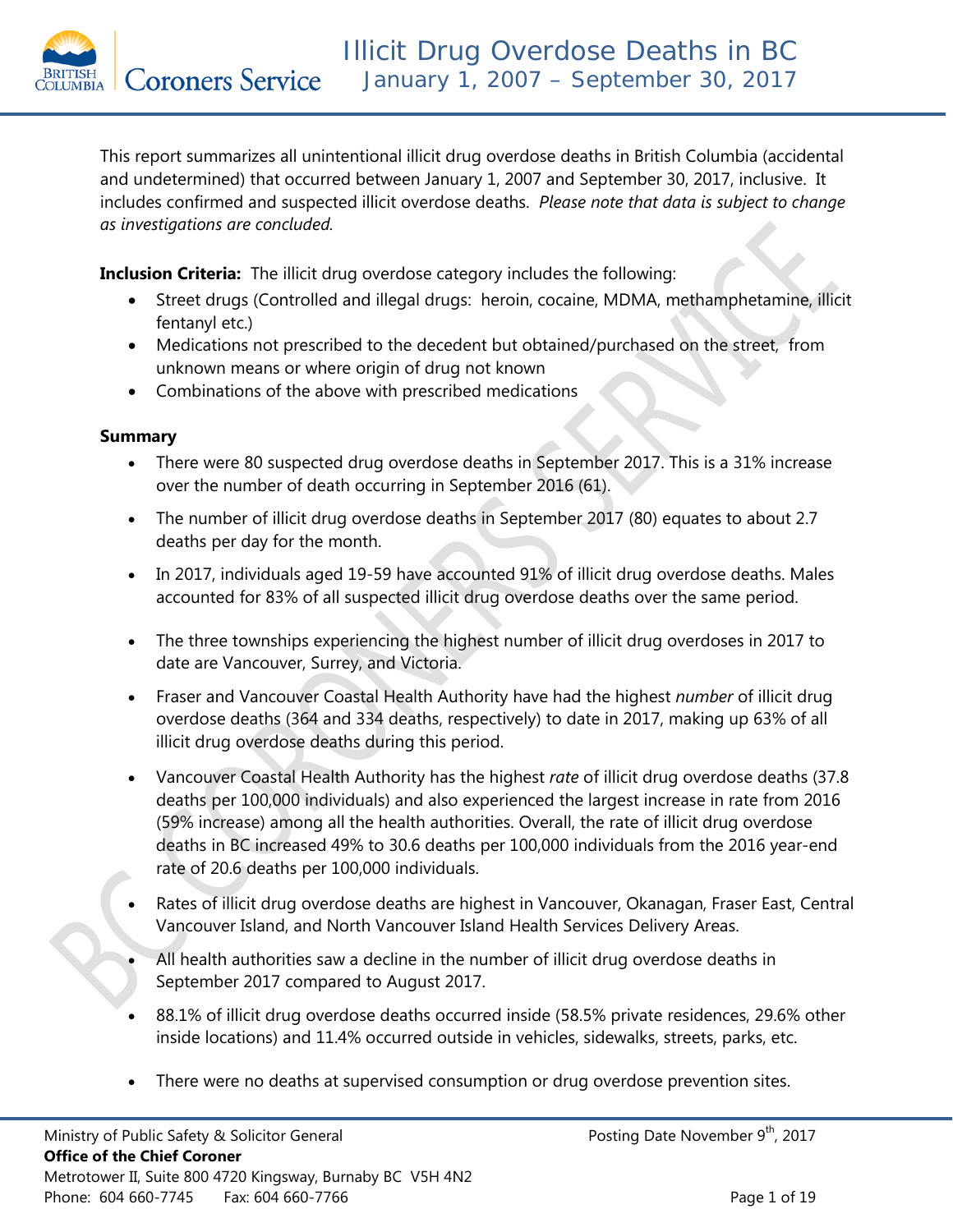This figure illustrates the comparison of illicit drug overdose deaths to other common causes of unnatural deaths in 2016.



# **Major Causes of Unnatural Deaths in BC**

• More fatal overdoses occurred during the days following income assistance payment (Wed-Sun) than all other days in 2017. Income assistance payment dates can be found at [https://www2.gov.bc.ca/gov/content/family-social-supports/income-assistance/payment](https://www2.gov.bc.ca/gov/content/family-social-supports/income-assistance/payment-dates)[dates.](https://www2.gov.bc.ca/gov/content/family-social-supports/income-assistance/payment-dates)

| <b>Fatal Illicit Drug Overdoses per Day by Income Assistance Payment Week, 2017<sup>[2]</sup></b> |     |      |     |     |     |      |     |     |     |     |  |  |
|---------------------------------------------------------------------------------------------------|-----|------|-----|-----|-----|------|-----|-----|-----|-----|--|--|
|                                                                                                   | Jan | Feb. | Mar | Apr | May | Jun. | Jul | Aug | Sep | Avg |  |  |
| <b>Income Assistance Payment</b><br>Week (Wed-Sun)                                                | 74  | 6.6  | 4.2 | 8.0 | 8.8 | 6.4  | 4.4 | 5.6 | 28  | 6.0 |  |  |
| All other days of the month                                                                       | 3.8 | 3.7  | 4.2 | 4.4 | 3.7 | 3.3  | 3.2 | 3.5 | 2.6 | 3.6 |  |  |
| Total                                                                                             | 4.4 | 4.2  | 4.2 | 5.0 | 4.5 | 3.8  | 3.4 | 3.8 | 2.7 | 4.0 |  |  |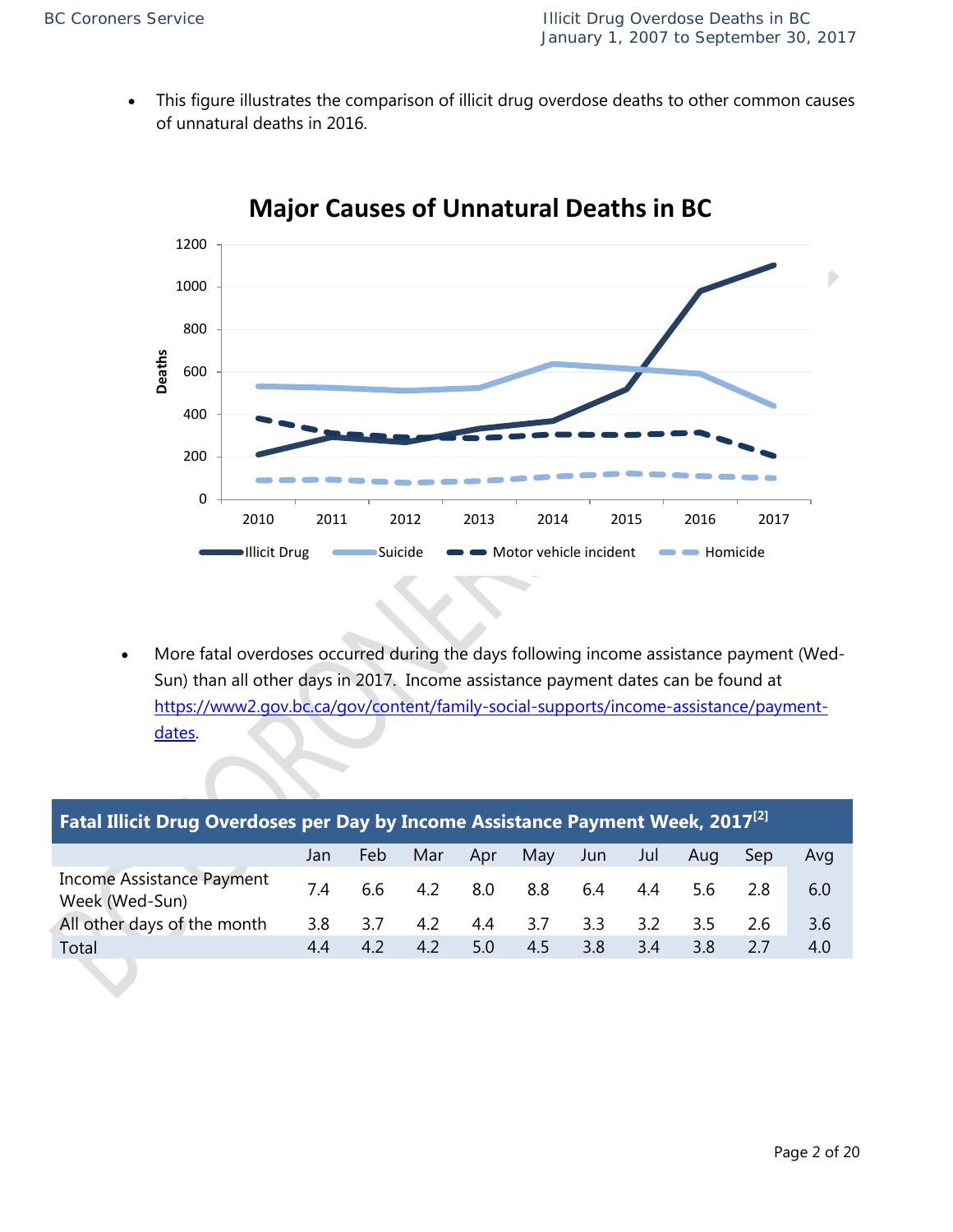### **Type of Drugs:**

- Preliminary data suggests that the proportion of illicit drug overdose deaths for which illicit fentanyl was detected (alone or in combination with other drugs) was approximately 68% in 2016 and 83% in Jan-Sep 2017.
- Illicit fentanyl–detected deaths appear to account for the increase in illicit drug overdose deaths since 2012 as the number of illicit drug overdose deaths excluding fentanyl-detected has remained relatively stable since 2011 (average of 300 deaths per year). *This data is subject to change as further analogue testing becomes available.*



Illicit Drug Overdose Deaths including and excluding Fentanyl, 2007- 2017

\*2017 data up to September 30, 2017

• A review of completed cases from 2016-17 indicates that the top four detected drugs relevant to illicit drug overdose deaths were fentanyl (64.1%), cocaine (47.5%), heroin (33.3%) and methamphetamine/amphetamine (32.4%).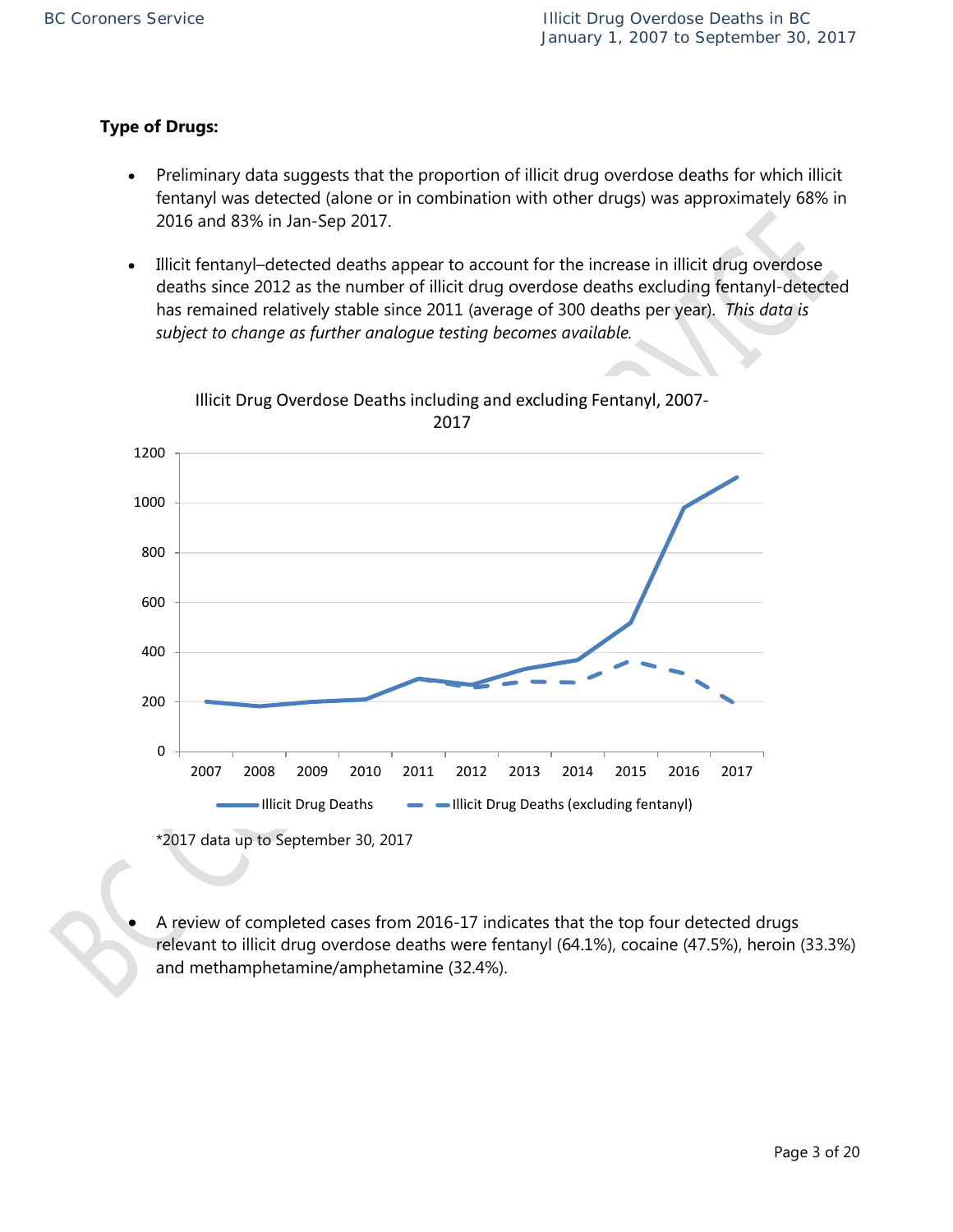## **BC Data and Rates**



| Illicit Drug Overdose Deaths by Month, British Columbia, 2007-2017 <sup>[2]</sup> |      |      |      |      |      |      |      |      |      |      |       |
|-----------------------------------------------------------------------------------|------|------|------|------|------|------|------|------|------|------|-------|
| Month                                                                             | 2007 | 2008 | 2009 | 2010 | 2011 | 2012 | 2013 | 2014 | 2015 | 2016 | 2017  |
| Jan                                                                               | 15   | 18   | 23   | 16   | 24   | 20   | 20   | 23   | 42   | 86   | 141   |
| Feb                                                                               | 14   | 8    | 15   | 14   | 24   | 17   | 21   | 39   | 31   | 58   | 118   |
| Mar                                                                               | 19   | 17   | 10   | 15   | 25   | 25   | 33   | 28   | 31   | 77   | 130   |
| Apr                                                                               | 24   | 18   | 8    | 9    | 26   | 31   | 31   | 29   | 34   | 71   | 151   |
| May                                                                               | 10   | 18   | 19   | 22   | 22   | 19   | 28   | 40   | 41   | 50   | 137   |
| Jun                                                                               | 18   | 18   | 16   | 21   | 22   | 25   | 25   | 29   | 34   | 70   | 119   |
| Jul                                                                               | 11   | 24   | 19   | 23   | 33   | 29   | 38   | 25   | 37   | 71   | 108   |
| Aug                                                                               | 21   | 16   | 27   | 24   | 22   | 19   | 21   | 37   | 52   | 63   | 119   |
| <b>Sep</b>                                                                        | 14   | 12   | 16   | 20   | 22   | 16   | 28   | 31   | 47   | 61   | 80    |
| Subtotal                                                                          | 146  | 149  | 153  | 164  | 220  | 201  | 245  | 281  | 349  | 607  | 1,103 |
| Oct                                                                               | 15   | 10   | 13   | 18   | 23   | 19   | 19   | 35   | 53   | 74   |       |
| Nov                                                                               | 19   | 9    | 18   | 18   | 27   | 28   | 31   | 28   | 49   | 138  |       |
| <b>Dec</b>                                                                        | 22   | 15   | 17   | 11   | 24   | 21   | 38   | 25   | 68   | 162  |       |
| Total                                                                             | 202  | 183  | 201  | 211  | 294  | 269  | 333  | 369  | 519  | 981  | 1,103 |
| Average                                                                           | 16.8 | 15.3 | 16.8 | 17.6 | 24.5 | 22.4 | 27.8 | 30.8 | 43.3 | 81.8 | 122.6 |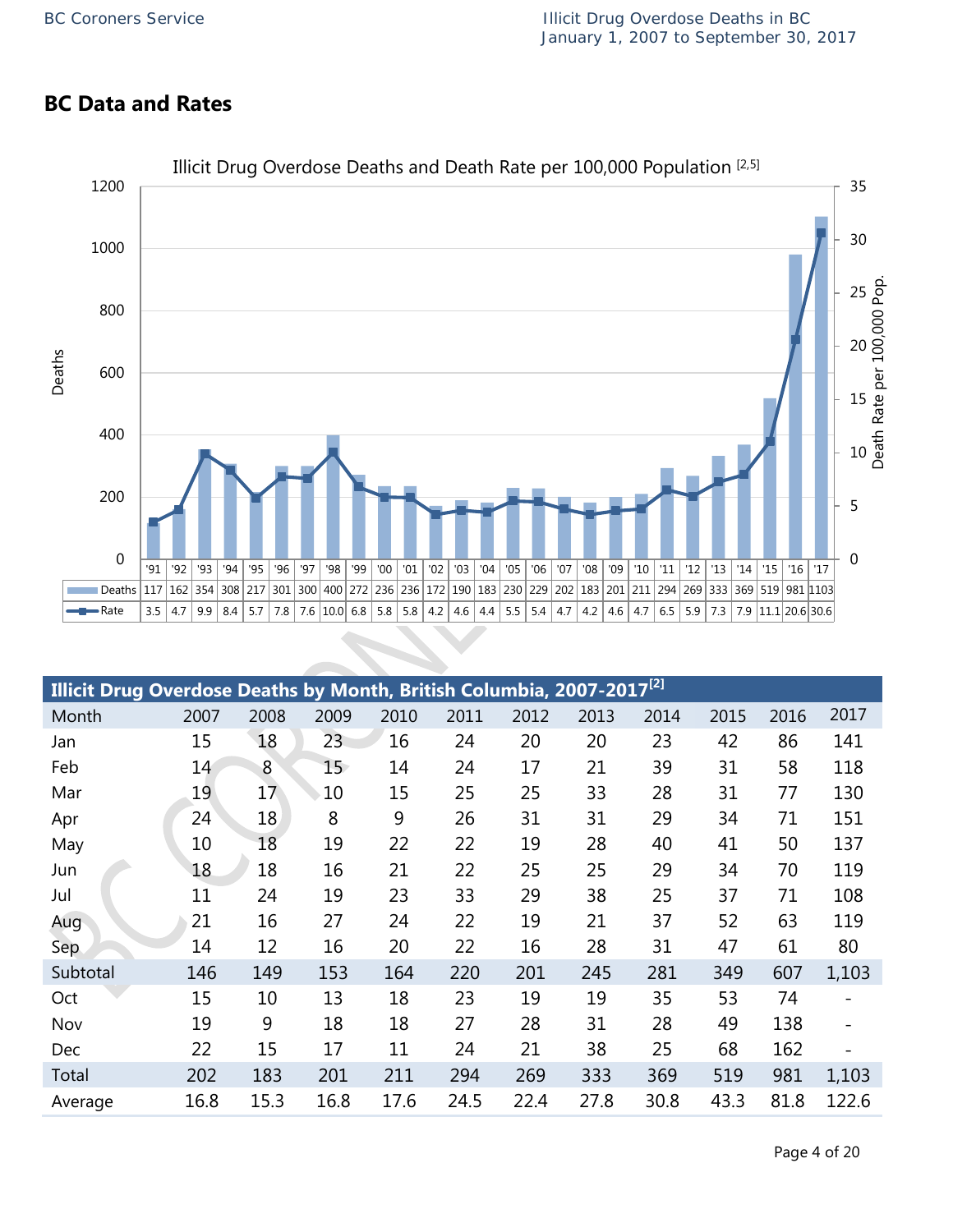## **BC Data by Gender/Age:**

| <b>Illicit Drug Overdose Deaths by Gender, 2007-2017</b> <sup>[2]</sup> |      |      |      |      |      |      |      |      |      |      |      |
|-------------------------------------------------------------------------|------|------|------|------|------|------|------|------|------|------|------|
| Gender                                                                  | 2007 | 2008 | 2009 | 2010 | 2011 | 2012 | 2013 | 2014 | 2015 | 2016 | 2017 |
| Female                                                                  | 47   | 49   | 55   | 49   | 82   | 75   | 79   | 86   | 102  | 193  | 192  |
| Male                                                                    | 155  | 134  | 146  | 162  | 212  | 194  | 254  | 283  | 417  | 788  | 911  |
| Total                                                                   | 202  | 183  | 201  | 211  | 294  | 269  | 333  | 369  | 519  | 981  | 1103 |

| <b>Illicit Drug Overdose Deaths by Age Group, 2007-2017</b> <sup>[2]</sup> |      |                |                |                |      |      |                |                |      |      |      |  |  |
|----------------------------------------------------------------------------|------|----------------|----------------|----------------|------|------|----------------|----------------|------|------|------|--|--|
| Age Group                                                                  | 2007 | 2008           | 2009           | 2010           | 2011 | 2012 | 2013           | 2014           | 2015 | 2016 | 2017 |  |  |
| $10 - 18$                                                                  | 5    | 6              | 2              | 4              | 4    | 5    | 6              | 3              | 5    | 12   | 16   |  |  |
| 19-29                                                                      | 33   | 36             | 46             | 40             | 74   | 61   | 94             | 83             | 118  | 206  | 205  |  |  |
| 30-39                                                                      | 53   | 48             | 51             | 49             | 75   | 61   | 77             | 101            | 135  | 261  | 311  |  |  |
| 40-49                                                                      | 70   | 42             | 57             | 66             | 77   | 66   | 74             | 85             | 126  | 231  | 269  |  |  |
| $50 - 59$                                                                  | 36   | 43             | 33             | 45             | 54   | 56   | 61             | 72             | 108  | 222  | 219  |  |  |
| 60-69                                                                      | 4    | 8              | 12             |                | 10   | 19   | 21             | 25             | 26   | 46   | 77   |  |  |
| 70-79                                                                      |      | $\overline{0}$ | $\overline{0}$ | $\overline{0}$ | 0    |      | $\overline{0}$ | $\overline{0}$ |      | 3    | 6    |  |  |
| Total                                                                      | 202  | 183            | 201            | 211            | 294  | 269  | 333            | 369            | 519  | 981  | 1103 |  |  |

*Note: The age range of decedents of illicit drug overdose between 2007-2017 ranged from 13 to 76 years of age.*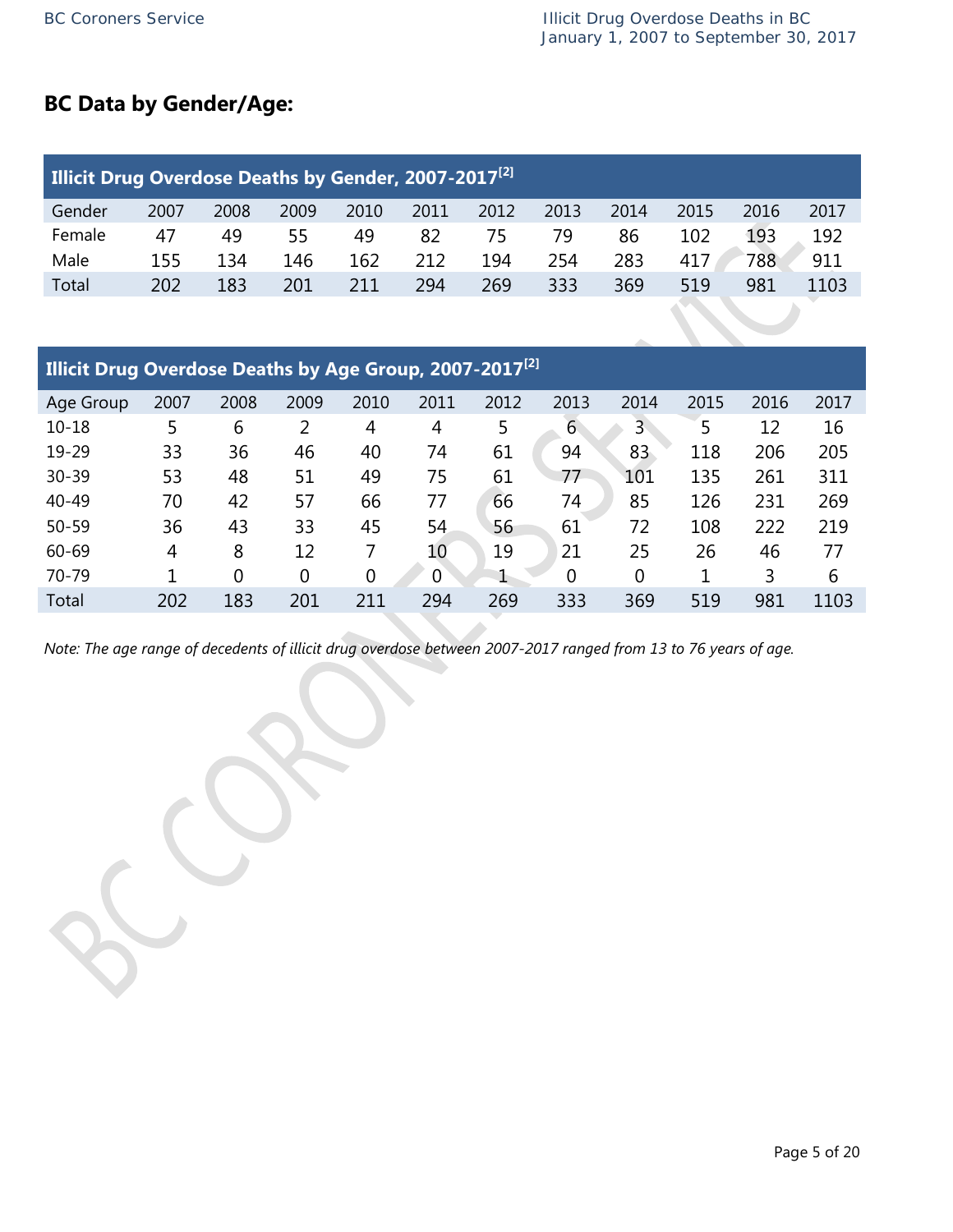

### Illicit Drug Overdose Deaths by Age Group, 2007-2017

| Age-Specific Illicit Drug Overdose Death Rates per 100,000, 2007-2017 <sup>[5,7]</sup> |      |      |      |      |      |         |      |      |         |      |      |
|----------------------------------------------------------------------------------------|------|------|------|------|------|---------|------|------|---------|------|------|
| Age Group                                                                              | 2007 | 2008 | 2009 | 2010 | 2011 | 2012    | 2013 | 2014 | 2015    | 2016 | 2017 |
| $10 - 18$                                                                              | 1.0  | 1.3  | 0.4  | 0.9  | 0.9  | $1.1\,$ | 1.3  | 0.7  | $1.1\,$ | 2.7  | 4.8  |
| 19-29                                                                                  | 5.2  | 5.5  | 6.9  | 5.9  | 10.9 | 8.9     | 13.7 | 11.9 | 16.8    | 29.2 | 38.7 |
| $30 - 39$                                                                              | 9.1  | 8.2  | 8.6  | 8.3  | 12.6 | 10.1    | 12.6 | 16.2 | 21.4    | 40.7 | 63.4 |
| 40-49                                                                                  | 10.1 | 6.1  | 8.3  | 9.7  | 11.4 | 9.9     | 11.3 | 13.2 | 19.8    | 36.5 | 56.6 |
| 50-59                                                                                  | 5.8  | 6.8  | 5.1  | 6.8  | 8.0  | 8.2     | 8.8  | 10.3 | 15.3    | 31.6 | 41.8 |
| 60-69                                                                                  | 1.0  | 1.8  | 2.6  | 1.5  | 2.0  | 3.7     | 3.9  | 4.5  | 4.5     | 7.7  | 16.8 |
| 70-79                                                                                  | 0.4  | 0.0  | 0.0  | 0.0  | 0.0  | 0.3     | 0.0  | 0.0  | 0.3     | 0.9  | 2.1  |
| Total                                                                                  | 4.7  | 4.2  | 4.6  | 4.7  | 6.5  | 5.9     | 7.3  | 7.9  | 11.1    | 20.6 | 30.6 |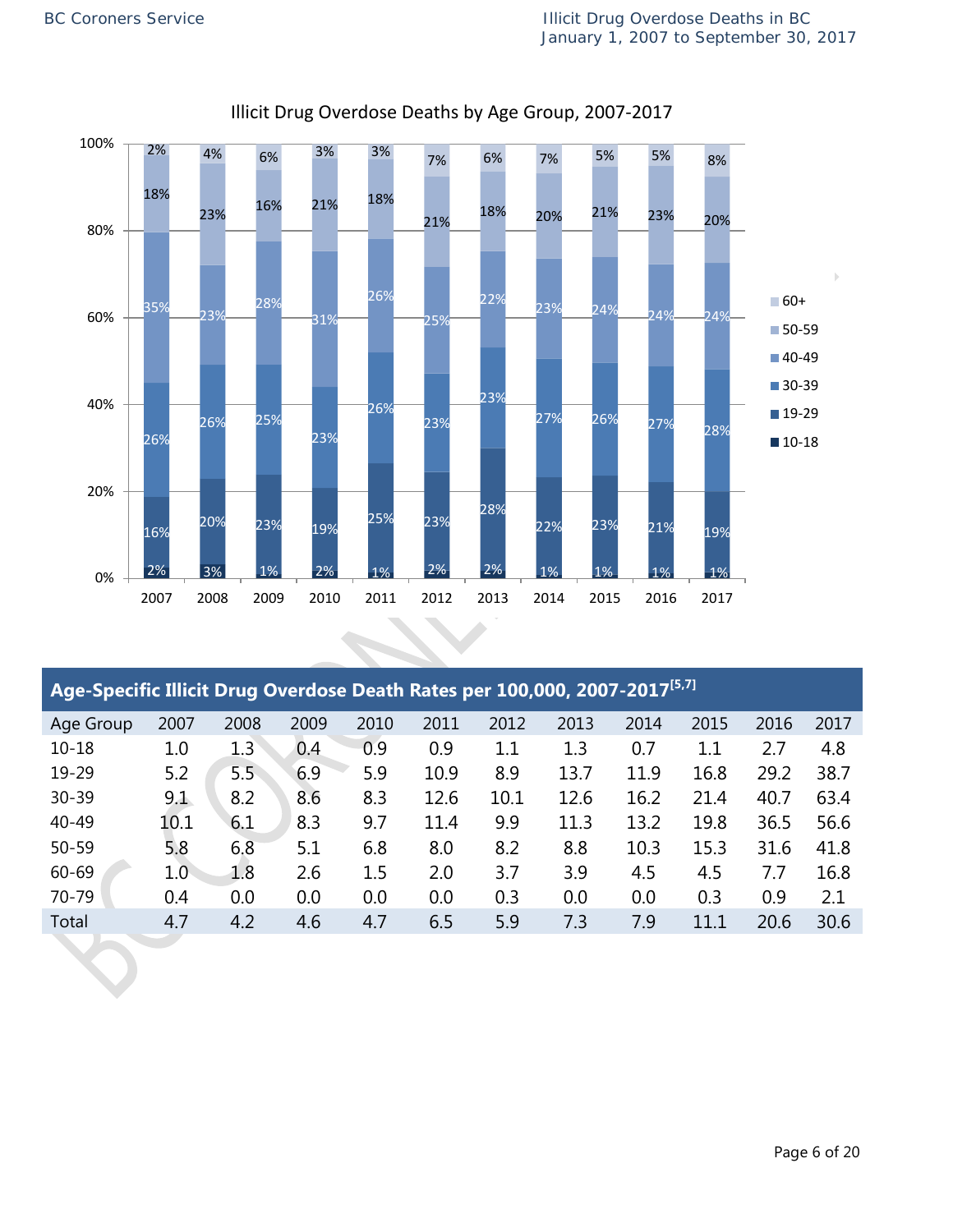# **BC Data by Township of Injury:**

|                | Illicit Drug Overdose Deaths by Top Townships of Injury, 2007-2017* <sup>[2,4]</sup> |                |                |                |                |                |                 |                 |      |      |      |  |  |
|----------------|--------------------------------------------------------------------------------------|----------------|----------------|----------------|----------------|----------------|-----------------|-----------------|------|------|------|--|--|
| Township       | 2007                                                                                 | 2008           | 2009           | 2010           | 2011           | 2012           | 2013            | 2014            | 2015 | 2016 | 2017 |  |  |
| Vancouver      | 59                                                                                   | 38             | 60             | 42             | 69             | 65             | 80              | 101             | 136  | 232  | 281  |  |  |
| Surrey         | 22                                                                                   | 20             | 23             | 33             | 42             | 44             | 36              | 44              | 76   | 121  | 133  |  |  |
| Victoria       | 19                                                                                   | 29             | 13             | 13             | 17             | 17             | 25              | 20              | 21   | 67   | 70   |  |  |
| Kelowna        | 6                                                                                    | $\overline{2}$ | 5              | 9              | 14             | 8              | 12              | 12              | 19   | 47   | 63   |  |  |
| Nanaimo        | 2                                                                                    | $\overline{2}$ | 6              | 4              | 8              | 6              | 20              | 16              | 19   | 28   | 38   |  |  |
| Burnaby        | 9                                                                                    | 12             | 8              | 9              | 10             | 10             | 13              | 12 <sup>°</sup> | 16   | 39   | 35   |  |  |
| Abbotsford     | 3                                                                                    | 4              | 4              | 10             | 16             | 7              | 10              | 7               | 26   | 39   | 35   |  |  |
| Kamloops       | 11                                                                                   | 7              | 7              | 10             | $\overline{2}$ | 5              | 8               | 7               | 7    | 43   | 33   |  |  |
| Langley        | 3                                                                                    | 6              | 2              | 3              | 10             | 5              | 10 <sub>1</sub> | 10 <sup>°</sup> | 10   | 31   | 28   |  |  |
| Maple Ridge    | 5                                                                                    | 2              | 6              | 4              | 4              | 5              | 10              | 14              | 29   | 27   | 26   |  |  |
| Chilliwack     | 3                                                                                    | 4              | $\overline{2}$ | $\overline{2}$ | 8              | 8              | 6               | 6               | 10   | 12   | 21   |  |  |
| Coquitlam      | $\overline{2}$                                                                       | $\overline{2}$ | 5              | $\overline{2}$ | 3              | 6              | $\mathbf 1$     | 10              | 11   | 13   | 21   |  |  |
| Richmond       | $\overline{0}$                                                                       | 1              | 3              | 4              | 4              | $\overline{1}$ | 3               | 3               | 6    | 14   | 19   |  |  |
| Prince George  | 5                                                                                    | $\overline{2}$ | $\overline{4}$ | 1              | 6              | 10             | 7               | 10              | 12   | 18   | 18   |  |  |
| Vernon         | 3                                                                                    | 1              | 4              | 6              | 7              | $\mathbf{1}$   | 11              | 6               | 8    | 12   | 17   |  |  |
| Other Township | 50                                                                                   | 51             | 49             | 59             | 74             | 71             | 81              | 91              | 113  | 238  | 265  |  |  |
| Total          | 202                                                                                  | 183            | 201            | 211            | 294            | 269            | 333             | 369             | 519  | 981  | 1103 |  |  |

*\*sorted by 2017 totals*

# **BC Data by Day of Week:**

| Illicit Drug Overdose Deaths by Day of Week of Injury, British Columbia, 2007-2017 <sup>[2,3]</sup> |      |      |      |      |      |      |      |      |      |      |      |  |  |
|-----------------------------------------------------------------------------------------------------|------|------|------|------|------|------|------|------|------|------|------|--|--|
| Day                                                                                                 | 2007 | 2008 | 2009 | 2010 | 2011 | 2012 | 2013 | 2014 | 2015 | 2016 | 2017 |  |  |
| Monday                                                                                              | 25   | 21   | 15   | 29   | 39   | 32   | 33   | 38   | 68   | 102  | 129  |  |  |
| Tuesday                                                                                             | 23   | 24   | 24   | 26   | 27   | 35   | 42   | 37   | 63   | 118  | 126  |  |  |
| Wednesday                                                                                           | 24   | 25   | 31   | 30   | 35   | 37   | 36   | 49   | 68   | 129  | 156  |  |  |
| <b>Thursday</b>                                                                                     | 24   | 25   | 27   | 33   | 51   | 34   | 41   | 60   | 73   | 151  | 161  |  |  |
| Friday                                                                                              | 38   | 31   | 28   | 33   | 42   | 32   | 57   | 60   | 77   | 137  | 192  |  |  |
| Saturday                                                                                            | 34   | 34   | 34   | 35   | 53   | 46   | 72   | 72   | 88   | 181  | 172  |  |  |
| Sunday                                                                                              | 34   | 23   | 42   | 25   | 47   | 53   | 52   | 53   | 82   | 163  | 167  |  |  |
| Total                                                                                               | 202  | 183  | 201  | 211  | 294  | 269  | 333  | 369  | 519  | 981  | 1103 |  |  |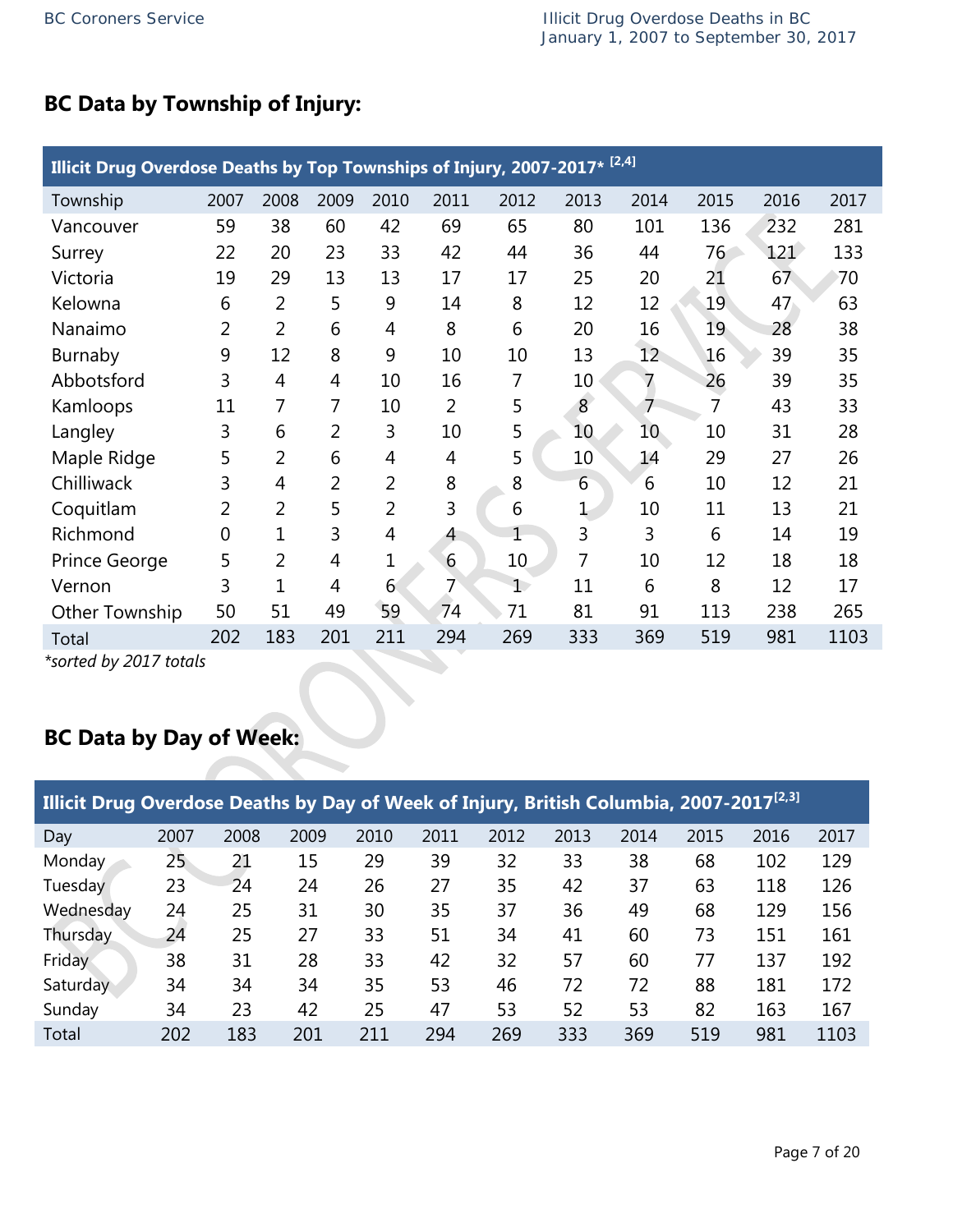## **Health Authority Data:**

| <b>Illicit Drug Overdose Deaths by Health Authority, 2007-2017<sup>[2,4,6]</sup></b> |      |      |      |      |      |      |      |      |      |      |       |  |  |
|--------------------------------------------------------------------------------------|------|------|------|------|------|------|------|------|------|------|-------|--|--|
| HA                                                                                   | 2007 | 2008 | 2009 | 2010 | 2011 | 2012 | 2013 | 2014 | 2015 | 2016 | 2017  |  |  |
| <b>Interior</b>                                                                      | 35   | 22   | 35   | 37   | 38   | 31   | 54   | 47   | 63   | 162  | 185   |  |  |
| Fraser                                                                               | 57   | 65   | 58   | 86   | 115  | 104  | 106  | 127  | 208  | 333  | 364   |  |  |
| Vancouver Coastal                                                                    | 64   | 47   | 69   | 52   | 81   | 72   | 95   | 119  | 157  | 277  | 334   |  |  |
| Vancouver Island                                                                     | 35   | 43   | 33   | 23   | 44   | 44   | 59   | 55   | 66   | 158  | 175   |  |  |
| <b>Northern</b>                                                                      | 11   | 6    | 6    | 13   | 16   | 18   | 19   | 21   | 25   | 51   | 45    |  |  |
| <b>BC</b>                                                                            | 202  | 183  | 201  | 211  | 294  | 269  | 333  | 369  | 519  | 981  | 1.103 |  |  |

| Illicit Drug Overdose Death Rates by Health Authority per 100,000, 2007-2017 <sup>[4-7]</sup> |      |      |      |      |      |      |      |      |      |      |      |  |  |
|-----------------------------------------------------------------------------------------------|------|------|------|------|------|------|------|------|------|------|------|--|--|
| HA                                                                                            | 2007 | 2008 | 2009 | 2010 | 2011 | 2012 | 2013 | 2014 | 2015 | 2016 | 2017 |  |  |
| Interior                                                                                      | 5.0  | 3.1  | 4.9  | 5.2  | 5.3  | 4.3  | 7.5  | 6.4  | 8.5  | 21.8 | 32.9 |  |  |
| Fraser                                                                                        | 3.8  | 4.2  | 3.7  | 5.3  | 7.0  | 6.2  | 6.3  | 7.4  | 11.9 | 18.7 | 26.8 |  |  |
| Vancouver Coastal                                                                             | 6.0  | 4.4  | 6.3  | 4.7  | 7.3  | 6.4  | 8.4  | 10.4 | 13.6 | 23.7 | 37.8 |  |  |
| Vancouver Island                                                                              | 4.8  | 5.9  | 4.5  | 3.1  | 5.9  | 5.8  | 7.8  | 7.2  | 8.6  | 20.3 | 29.7 |  |  |
| <b>Northern</b>                                                                               | 3.9  | 2.1  | 2.1  | 4.6  | 5.7  | 6.3  | 6.6  | 7.3  | 8.8  | 18.2 | 21.2 |  |  |
| BC                                                                                            | 4.7  | 4.2  | 4.6  | 4.7  | 6.5  | 5.9  | 7.3  | 79   | 11.1 | 20.6 | 30.6 |  |  |



Illicit Drug Overdose Death Rates by Health Authority, 2007-2017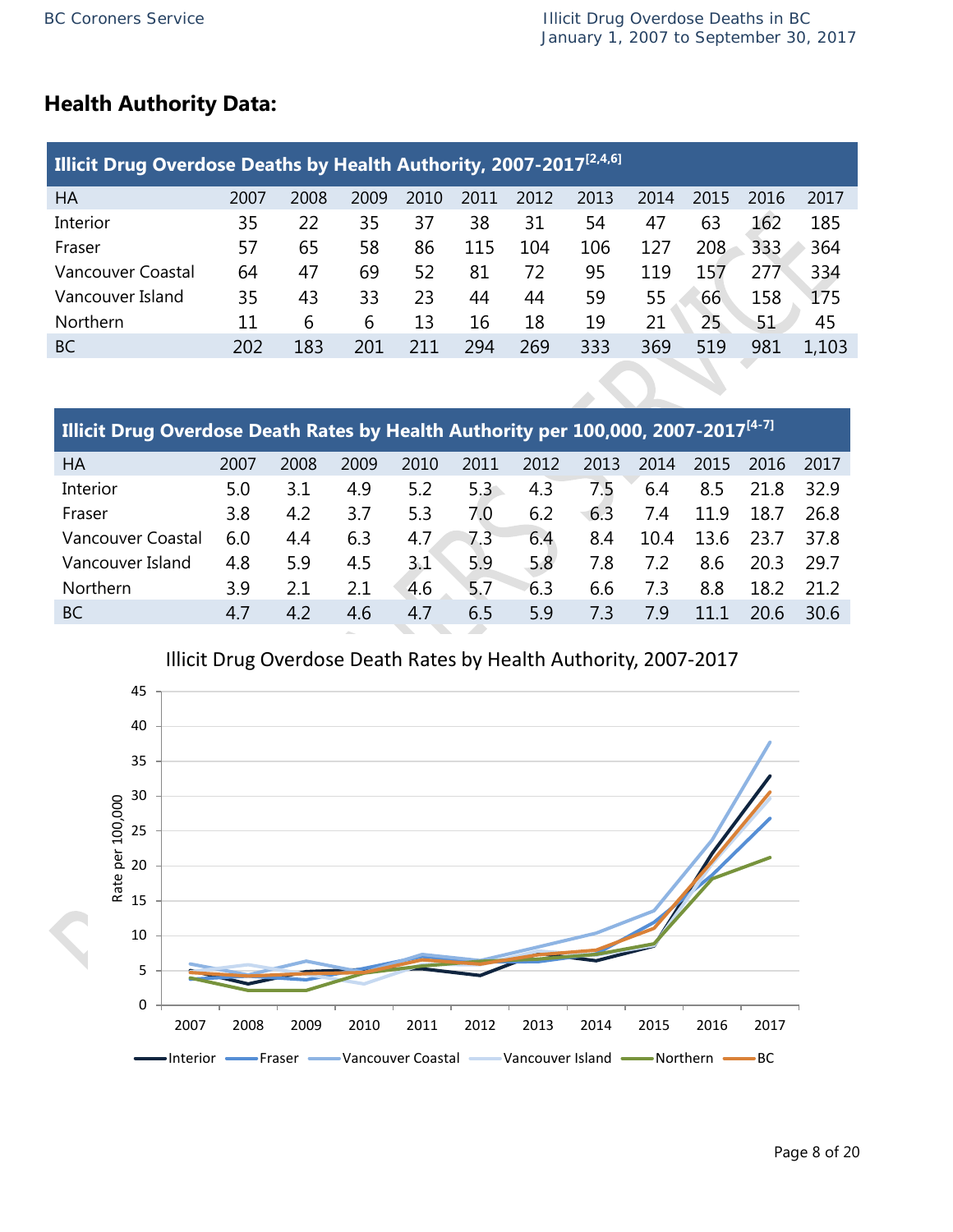LC

|         |       |          |        |                           |                     |                | Illicit Drug Overdose Deaths by Month of Death and Health Authority and Township, 2016-2017 <sup>[4,6,8]</sup> |                |
|---------|-------|----------|--------|---------------------------|---------------------|----------------|----------------------------------------------------------------------------------------------------------------|----------------|
|         |       |          |        | <b>Health Authorities</b> |                     |                | Township                                                                                                       |                |
| Year    | Month | Interior | Fraser | Vancouver<br>Coastal      | Vancouver<br>Island | Northern       | Vancouver                                                                                                      | Surrey         |
| 2016    | Jan   | 17       | 28     | 22                        | 15                  | $\overline{4}$ | 19                                                                                                             | 10             |
|         | Feb   | 10       | 20     | 16                        | 10                  | $\overline{2}$ | 14                                                                                                             | 8              |
|         | Mar   | 12       | 30     | 12                        | 15                  | 8              | 11                                                                                                             | 9 <sup>°</sup> |
|         | Apr   | 9        | 24     | 15                        | 15                  | 8              | 10 <sub>1</sub>                                                                                                | $8\phantom{.}$ |
|         | May   | 10       | 21     | $\overline{7}$            | 8                   | $\overline{4}$ | 5 <sup>1</sup>                                                                                                 | $\overline{9}$ |
|         | Jun   | 10       | 29     | 20                        | $\overline{7}$      | 4              | 17                                                                                                             | 10             |
|         | Jul   | 9        | 25     | 18                        | 16                  | 3              | 13                                                                                                             | 13             |
|         | Aug   | 6        | 23     | 22                        | 10                  | $\overline{2}$ | 20                                                                                                             | $\,8\,$        |
|         | Sep   | 13       | 19     | 14                        | 12                  | $\overline{3}$ | 13 <sup>2</sup>                                                                                                | 8              |
|         | Oct   | 15       | 18     | 24                        | 15                  | $\overline{2}$ | 17                                                                                                             | 6              |
|         | Nov   | 20       | 47     | 52                        | 18                  | $\mathbf 1$    | 44                                                                                                             | 15             |
|         | Dec   | 31       | 49     | 55                        | 17                  | 10             | 49                                                                                                             | 17             |
| 2017    | Jan   | 20       | 46     | 54                        | 20                  | $\mathbf 1$    | 49                                                                                                             | 13             |
|         | Feb   | 18       | 36     | 35                        | 24                  | 5              | 32                                                                                                             | 15             |
|         | Mar   | 22       | 42     | 36                        | 24                  | 6              | 27                                                                                                             | 13             |
|         | Apr   | 19       | 49     | 56                        | 21                  | 6              | 45                                                                                                             | 12             |
|         | May   | 26       | 55     | 37                        | 12                  | $\overline{7}$ | 31                                                                                                             | 21             |
|         | Jun   | 21       | 36     | 35 <sub>o</sub>           | 23                  | $\overline{4}$ | 28                                                                                                             | 13             |
|         | Jul   | 25       | 36     | 28                        | 15                  | 4              | 24                                                                                                             | 17             |
|         | Aug   | 25       | 37     | 28                        | 20                  | 9              | 22                                                                                                             | 18             |
|         | Sep   | 9        | 27     | 25                        | 16                  | 3              | 23                                                                                                             | 11             |
| Total   |       | 347      | 697    | 611                       | 333                 | 96             | 513                                                                                                            | 254            |
| Average |       | 16.5     | 33.2   | 29.1                      | 15.9                | 4.6            | 24.4                                                                                                           | 12.1           |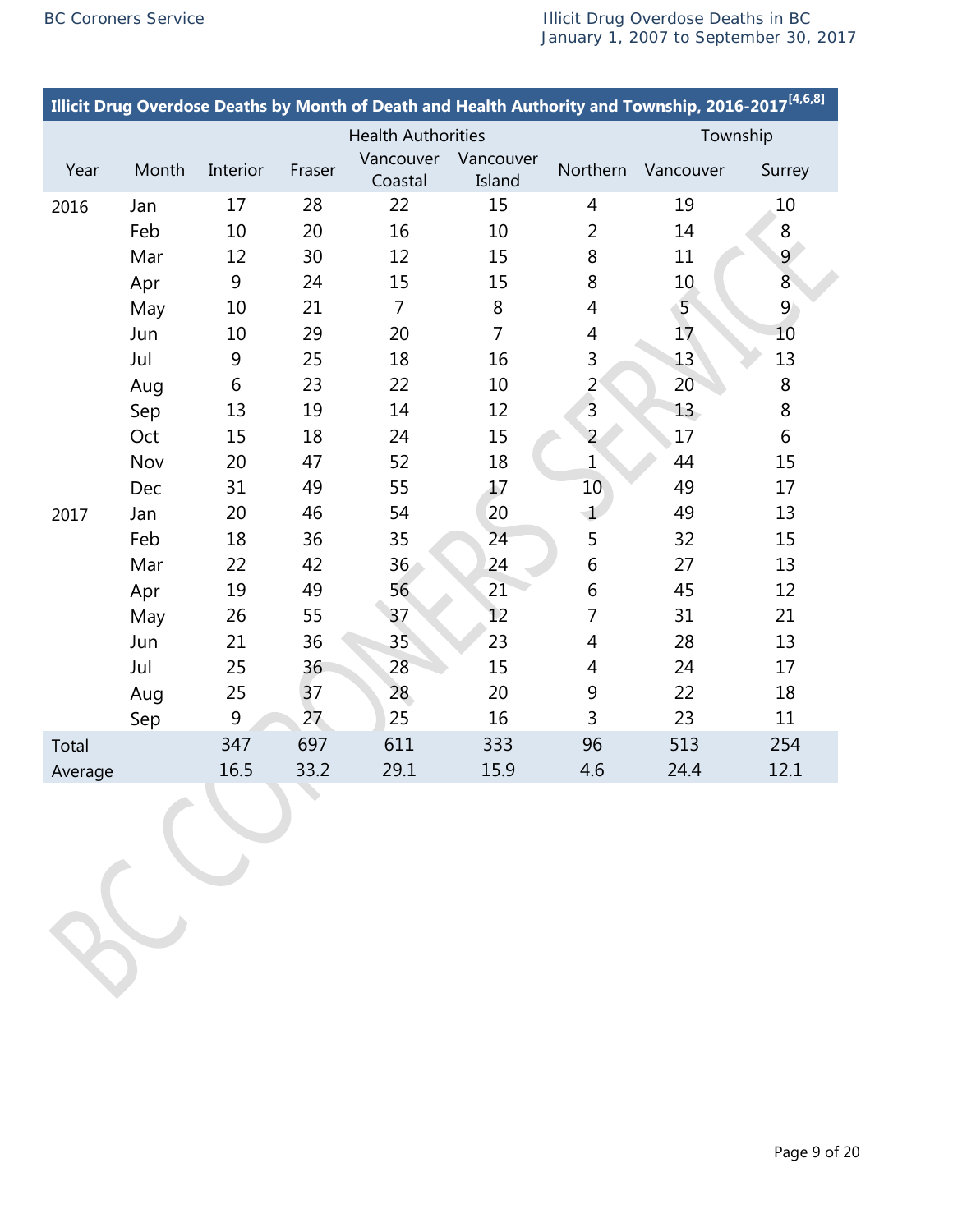| Illicit Drug Overdose Deaths by Health Services Delivery Area, 2007-2017 <sup>[2,4,6]</sup> |                |      |                |                |      |      |                 |                |      |      |       |  |
|---------------------------------------------------------------------------------------------|----------------|------|----------------|----------------|------|------|-----------------|----------------|------|------|-------|--|
| <b>HSDA</b>                                                                                 | 2007           | 2008 | 2009           | 2010           | 2011 | 2012 | 2013            | 2014           | 2015 | 2016 | 2017  |  |
| East Kootenay                                                                               | 2              | 2    | 1              | 0              | 1    | 2    | 4               | 4              | 2    | 13   | 6     |  |
| Kootenay Boundary                                                                           | 4              | 0    | 2              | 3              | 4    | 4    | $\overline{2}$  | 3              | 6    | 9    | 13    |  |
| Okanagan                                                                                    | 13             | 9    | 15             | 18             | 28   | 16   | 33              | 27             | 42   | 76   | 118   |  |
| Thompson Cariboo                                                                            | 16             | 11   | 17             | 16             | 5    | 9    | 15              | 13             | 13   | 64   | 48    |  |
| <b>Fraser East</b>                                                                          | 9              | 14   | 9              | 22             | 31   | 20   | 20              | 16             | 41   | 67   | 79    |  |
| <b>Fraser North</b>                                                                         | 19             | 22   | 23             | 26             | 25   | 30   | 35              | 52             | 74   | 102  | 109   |  |
| <b>Fraser South</b>                                                                         | 29             | 29   | 26             | 38             | 59   | 54   | 51              | 59             | 93   | 164  | 176   |  |
| Richmond                                                                                    | $\overline{0}$ | 1    | 3              | $\overline{4}$ | 4    | 1    | 3               | 3              | 6    | 14   | 19    |  |
| Vancouver                                                                                   | 59             | 38   | 60             | 42             | 69   | 65   | 80              | 101            | 136  | 232  | 281   |  |
| North Shore/Coast Garibaldi                                                                 | 5              | 8    | 6              | 6              | 8    | 6    | 12 <sup>°</sup> | 15             | 15   | 31   | 34    |  |
| South Vancouver Island                                                                      | 21             | 31   | 15             | 13             | 17   | 20   | 26              | 23             | 25   | 76   | 77    |  |
| Central Vancouver Island                                                                    | 8              | 6    | 13             | 6              | 17   | 20   | 24              | 25             | 30   | 55   | 71    |  |
| North Vancouver Island                                                                      | 6              | 6    | 5              | 4              | 10   | 4    | 9               | $\overline{7}$ | 11   | 27   | 27    |  |
| Northwest                                                                                   | 2              | 2    | $\overline{0}$ | 3              | 1    | 0    | 6               | 2              | 6    | 11   | 5     |  |
| Northern Interior                                                                           | 7              | 3    | 5              | 7              | 8    | 12   | 8               | 11             | 15   | 23   | 27    |  |
| Northeast                                                                                   | 2              | 1    | 1              | 3              | 7    | 6    | 5               | 8              | 4    | 17   | 13    |  |
| Total                                                                                       | 202            | 183  | 201            | 211            | 294  | 269  | 333             | 369            | 519  | 981  | 1,103 |  |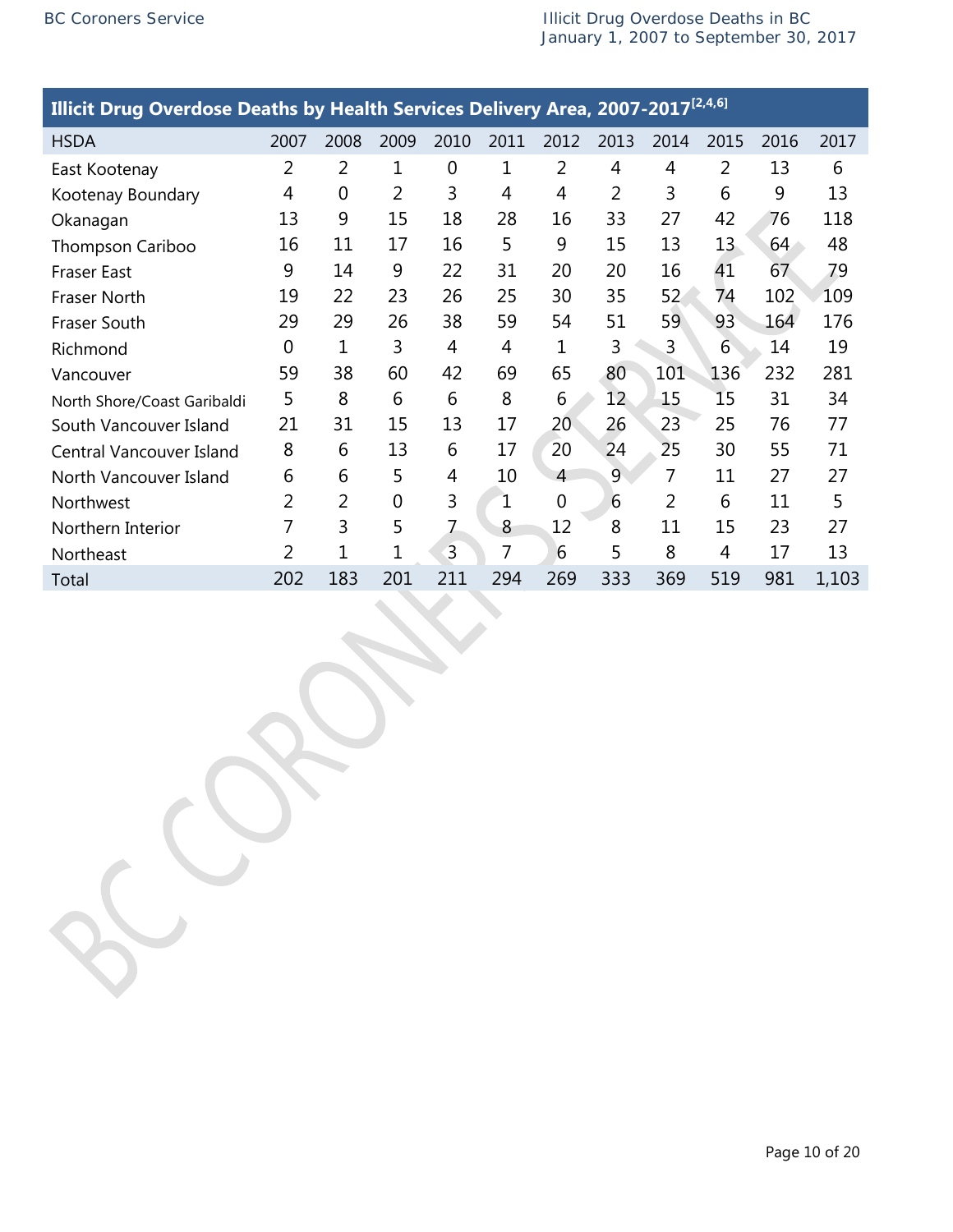| Illicit Drug Overdose Death Rates by Health Services Delivery Area per 100,000, 2007-2017 <sup>[4-7]</sup> |      |      |      |      |      |               |      |      |      |      |      |
|------------------------------------------------------------------------------------------------------------|------|------|------|------|------|---------------|------|------|------|------|------|
| <b>HSDA</b>                                                                                                | 2007 | 2008 | 2009 | 2010 | 2011 | 2012          | 2013 | 2014 | 2015 | 2016 | 2017 |
| East Kootenay                                                                                              | 2.7  | 2.6  | 1.3  | 0.0  | 1.3  | 2.6           | 5.2  | 5.1  | 2.6  | 16.6 | 10.2 |
| Kootenay Boundary                                                                                          | 5.2  | 0.0  | 2.6  | 3.9  | 5.1  | 5.1           | 2.6  | 3.8  | 7.6  | 11.4 | 22.0 |
| Okanagan                                                                                                   | 3.9  | 2.6  | 4.3  | 5.2  | 8.1  | 4.6           | 9.4  | 7.6  | 11.7 | 20.9 | 42.8 |
| Thompson Cariboo                                                                                           | 7.5  | 5.1  | 7.8  | 7.4  | 2.3  | 4.1           | 6.8  | 5.9  | 5.8  | 28.6 | 28.4 |
| <b>Fraser East</b>                                                                                         | 3.3  | 5.1  | 3.2  | 7.8  | 10.9 | 7.0           | 7.0  | 5.5  | 13.8 | 22.3 | 34.6 |
| Fraser North                                                                                               | 3.3  | 3.8  | 3.8  | 4.2  | 4.0  | 4.8           | 5.5  | 8.1  | 11.3 | 15.4 | 21.5 |
| Fraser South                                                                                               | 4.3  | 4.2  | 3.7  | 5.3  | 8.0  | 7.2           | 6.7  | 7.6  | 11.7 | 20.1 | 28.3 |
| Richmond                                                                                                   | 0.0  | 0.5  | 1.6  | 2.0  | 2.0  | 0.5           | 1.5  | 1.5  | 2.9  | 6.6  | 11.7 |
| Vancouver                                                                                                  | 9.5  | 6.1  | 9.6  | 6.6  | 10.9 | 10.1          | 12.3 | 15.3 | 20.4 | 34.5 | 55.2 |
| North Shore/Coast Garibaldi                                                                                | 1.9  | 3.0  | 2.2  | 2.2  | 2.9  | $2.2^{\circ}$ | 4.3  | 5.3  | 5.3  | 11.0 | 15.9 |
| South Vancouver Island                                                                                     | 5.9  | 8.6  | 4.1  | 3.5  | 4.6  | 5.4           | 7.0  | 6.2  | 6.6  | 19.9 | 26.5 |
| Central Vancouver Island                                                                                   | 3.2  | 2.3  | 5.0  | 2.3  | 6.5  | 7.6           | 9.1  | 9.4  | 11.2 | 20.2 | 34.3 |
| North Vancouver Island                                                                                     | 5.2  | 5.1  | 4.2  | 3.4  | 8.3  | 3.3           | 7.5  | 5.8  | 9.1  | 22.1 | 29.2 |
| Northwest                                                                                                  | 2.7  | 2.7  | 0.0  | 4.1  | 1.4  | 0.0           | 8.2  | 2.7  | 8.4  | 15.6 | 9.4  |
| Northern Interior                                                                                          | 5.0  | 2.1  | 3.6  | 5.0  | 5.6  | 8.4           | 5.6  | 7.7  | 10.7 | 16.6 | 25.9 |
| Northeast                                                                                                  | 3.1  | 1.5  | 1.5  | 4.5  | 10.4 | 8.6           | 7.1  | 11.2 | 5.6  | 23.5 | 23.7 |
| Total                                                                                                      | 4.7  | 4.2  | 4.6  | 4.7  | 6.5  | 5.9           | 7.3  | 7.9  | 11.1 | 20.6 | 30.6 |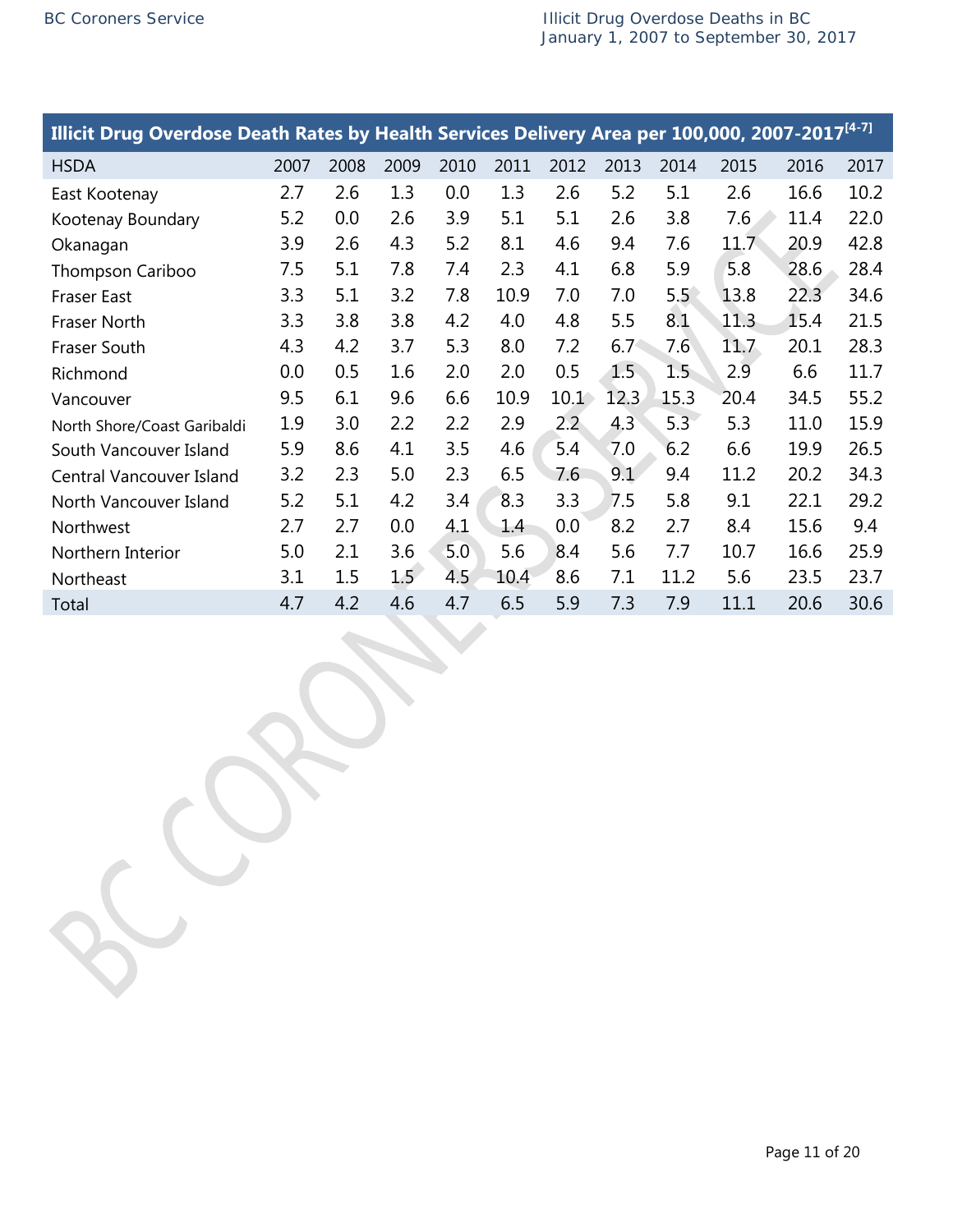## **BC Data by Place of Injury**

| Illicit Drug Overdose Deaths by Place of Injury, BC, 2016-2017 <sup>[2]</sup> |             |             |  |
|-------------------------------------------------------------------------------|-------------|-------------|--|
|                                                                               | 2016        | 2017        |  |
| Inside:                                                                       |             |             |  |
| Private Residence                                                             | 606 (61.8%) | 645 (58.5%) |  |
| <b>Other Residence</b>                                                        | 228 (23.2%) | 282 (25.6%) |  |
| Other Inside                                                                  | 40 (4.1%)   | 45 (4.1%)   |  |
| Outside                                                                       | 98 (10.0%)  | 126 (11.4%) |  |
| Unknown                                                                       | $9(0.9\%)$  | 5(0.5%)     |  |
| Total                                                                         | 981         | 1103        |  |
|                                                                               |             |             |  |

Preliminary circumstances suggest that the majority of fatal illicit drug overdoses in 2017 occurred in inside locations (88.1%) while 11.4% occurred outside.

Private Residence – includes driveways garages, trailer homes and either decedent's own or another's residence.

Other Residence - includes hotels, motels, rooming houses, shelters, etc.

Other Inside – includes facilities, occupational sites, public buildings, and businesses.

Outside – includes vehicles, streets, sidewalks, parking lots, public parks, wooded areas, and campgrounds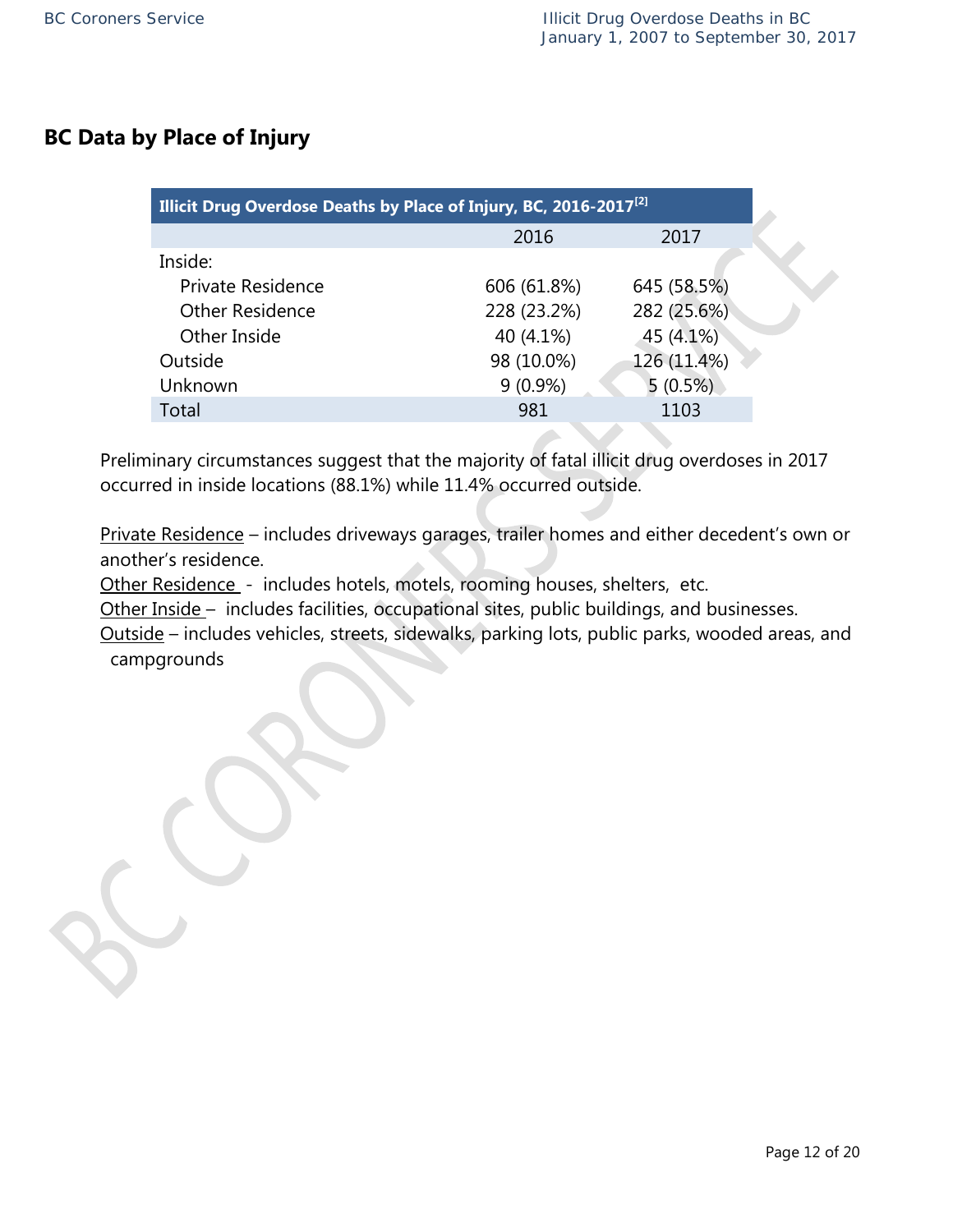## **BC Data by Relevant Drugs Detected:**

| Top Relevant Drugs Detected Among Illicit Drug Overdose Deaths, 2016-17 |              |  |  |
|-------------------------------------------------------------------------|--------------|--|--|
| Drug Detected                                                           | $BC (n=510)$ |  |  |
| Fentanyl                                                                | 64.1%        |  |  |
| Cocaine                                                                 | 47.5%        |  |  |
| Heroin                                                                  | 33.3%        |  |  |
| Meth/amph                                                               | 32.4%        |  |  |
| Ethyl alcohol                                                           | 25.3%        |  |  |
| Other opioids                                                           | 19.4%        |  |  |
| Methadone                                                               | 8.6%         |  |  |
| Other drugs                                                             | 19.0%        |  |  |

 *Note: Relevant drugs are drugs noted by the coroner as being relevant to the death (this data is only available for concluded investigations). As deaths could involve multiple drugs, percentages can add up to more than 100%. Meth/amph includes methamphetamine and amphetamine. Other opioids include codeine, oxycodone, morphine, hydromorphine etc but excludes heroin, fentanyl, fentanyl analogues, and methadone. Other drug includes benzodiazepines & Z-drugs, antidepressants, antiepileptics, antipsychotics, MDMA/MDA, cannabinoids, over-the counter drugs, and other drugs not listed.*

**Top Relevant Drugs Detected Among Illicit Drug** 

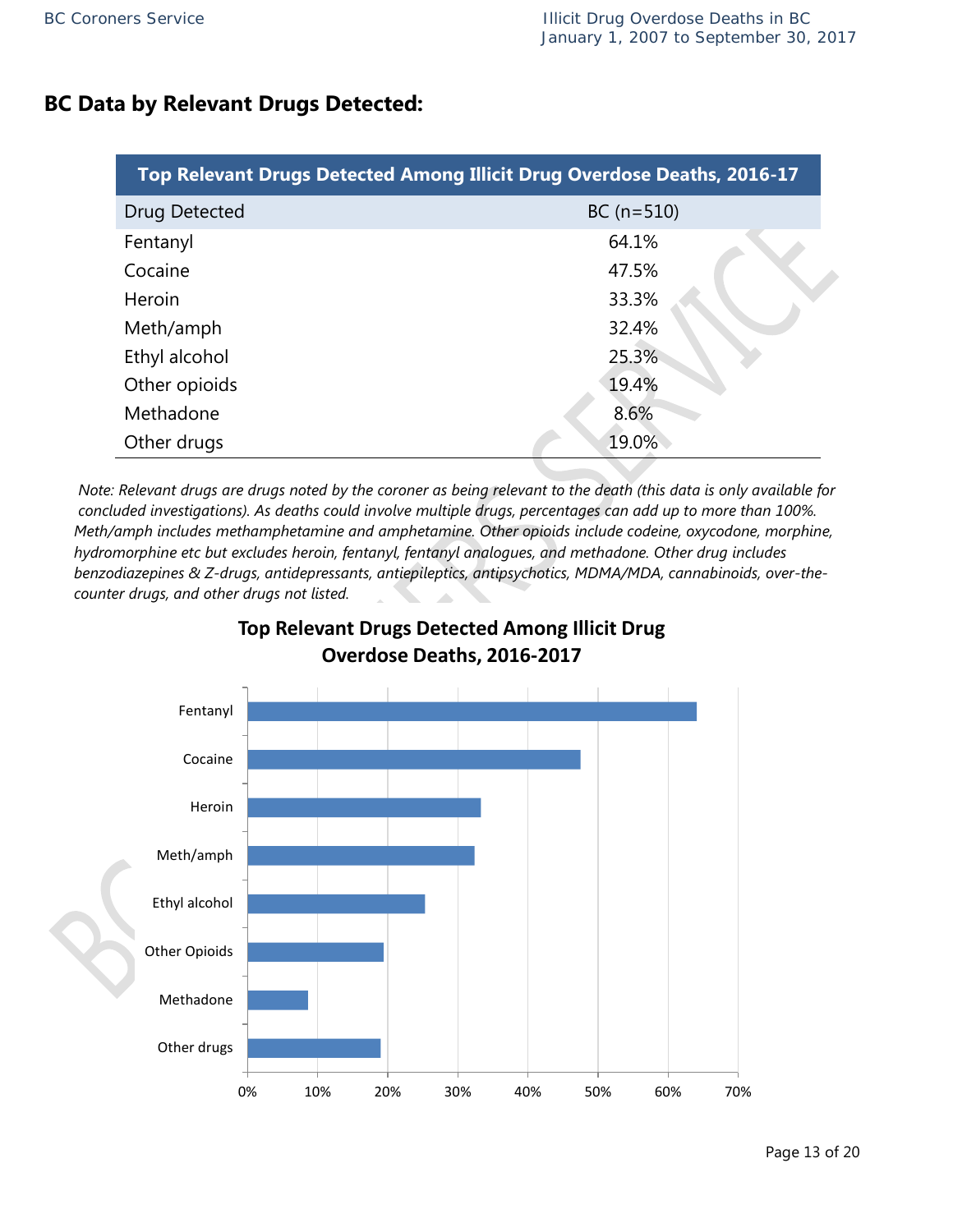#### **Notes:**

- 1. The BCCS operates in a live database environment. Some data for more recent years is based on preliminary circumstances and is subject to change as investigations are concluded. Data are not directly comparable to published counts from previous years.
- 2. 2017 data includes January 1, 2017 to September 30, 2017.
- 3. Date of death was used in tables where date of injury was unknown.
- 4. Death township was used in 14 cases of unknown or out of province injury township.
- 5. Population estimates were taken from: *<http://www.bcstats.gov.bc.ca/StatisticsBySubject/Demography/PopulationEstimates.aspx>*
- 6. Health Region breakdowns can be found at: *[http://www2.gov.bc.ca/gov/content/data/geographic-data-services/land-use/administrative](http://www2.gov.bc.ca/gov/content/data/geographic-data-services/land-use/administrative-boundaries/health-boundaries)[boundaries/health-boundaries](http://www2.gov.bc.ca/gov/content/data/geographic-data-services/land-use/administrative-boundaries/health-boundaries)*
- 7. 2017 population estimates were taken from: [http://www2.gov.bc.ca/gov/content/data/statistics/people](http://www2.gov.bc.ca/gov/content/data/statistics/people-population-community/population/population-projections)[population-community/population/population-projections.](http://www2.gov.bc.ca/gov/content/data/statistics/people-population-community/population/population-projections) 2017 rates were calculated by multiplying the population estimate by the fraction of months that have passed in the year for this reporting period.
- 8. For protection of privacy reasons and variability in small numbers, only townships with ≥5 cases per month have been included for the individual township monthly count (p. 7).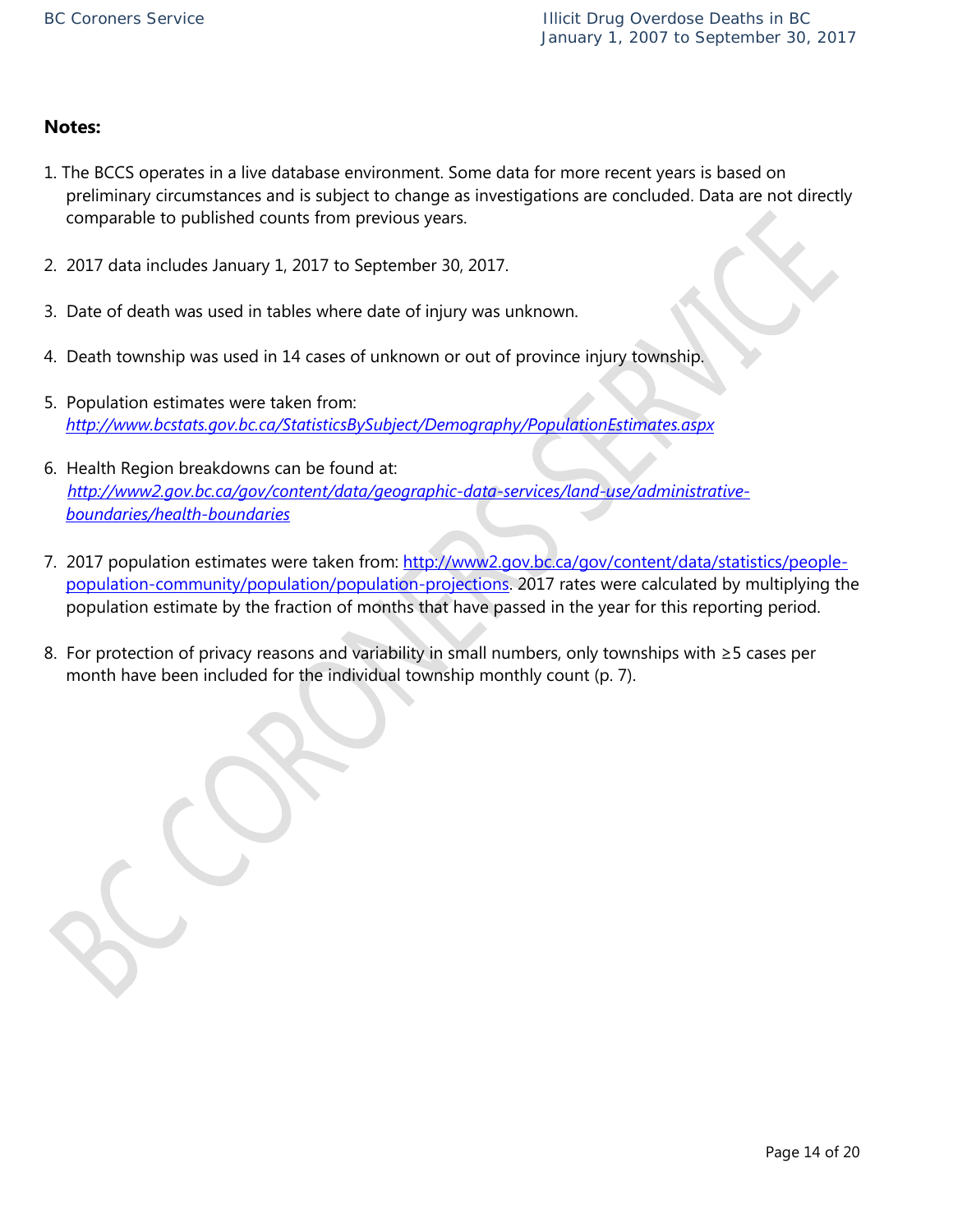# **Illicit Drug Overdose Death Rate Maps by Health Services Delivery Area**



*References for health regions can be found at: [http://www2.gov.bc.ca/gov/content/data/geographic-data-](http://www2.gov.bc.ca/gov/content/data/geographic-data-services/land-use/administrative-boundaries/health-boundaries)*

*[services/land-use/administrative-boundaries/health-boundaries](http://www2.gov.bc.ca/gov/content/data/geographic-data-services/land-use/administrative-boundaries/health-boundaries)*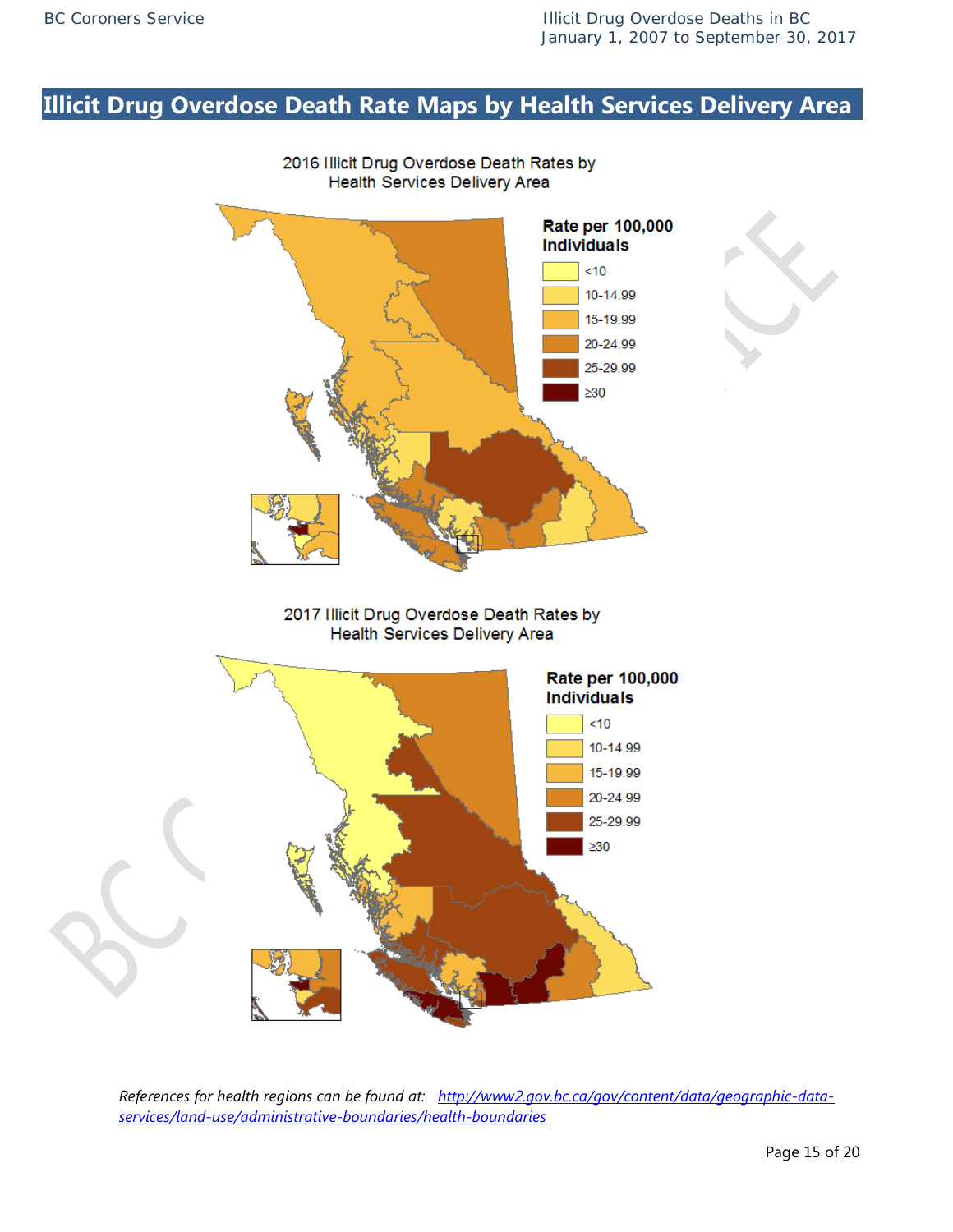Abbotsford **Fraser** Fraser **Fraser** Fraser East Alert Bay Vancouver Island North Vancouver Island Armstrong **Interior** Interior **Okanagan** Arras **Northern** Northeast Northeast Beasley **Interior** Interior **Kootenay Boundary** Beaver Falls **Interior** Interior **Kootenay Boundary** Bowser Vancouver Island Central Vancouver Island Burnaby **Fraser** Fraser **Fraser** Fraser North Burns Lake **Northern** Northern Northern Interior Campbell River **Vancouver Island** North Vancouver Island Canal Flats **Interior** Interior **East Kootenay** Castlegar **Interior** Interior Kootenay Boundary Cawston Interior Cawston Cawston Interior Cedar Vancouver Island Central Vancouver Island Central Saanich Vancouver Island South Vancouver Island Charlie Lake Northern Northeast Chemainus Vancouver Island Central Vancouver Island Chetwynd Northern Northeast **Chilliwack Fraser Fraser Fraser East** Christina Lake Interior Christina Lake Interior Kootenay Boundary Cobble Hill Vancouver Island Central Vancouver Island Coldstream Interior Coldstream Interior Coldstream Colwood Vancouver Island South Vancouver Island Comox Vancouver Island North Vancouver Island Coombs Vancouver Island Central Vancouver Island Coquitlam **Fraser** Fraser Fraser Fraser Rorth Cortes Island Vancouver Island North Vancouver Island Courtenay Vancouver Island North Vancouver Island Cowichan Bay Vancouver Island Central Vancouver Island Cranbrook Interior East Kootenay Crescent Valley **Interior** Interior **Kootenay Boundary** Creston Interior **Interior** East Kootenay Cultus Lake Fraser Fraser East Cumberland Vancouver Island North Vancouver Island

Township Name Thealth Authority Health Services Delivery Area 100 Mile House Interior Thompson Cariboo Shuswap 108 Mile Ranch **Interior** Interior Thompson Cariboo Shuswap 150 Mile House Interior Thompson Cariboo Shuswap Blue River **Interior** Interior Thompson Cariboo Shuswap Bowen Island Vancouver Coastal North Shore/Coast Garibaldi Cache Creek Interior Thompson Cariboo Shuswap **Chase Interior Interior Thompson Cariboo Shuswap** Clearwater Interior Thompson Cariboo Shuswap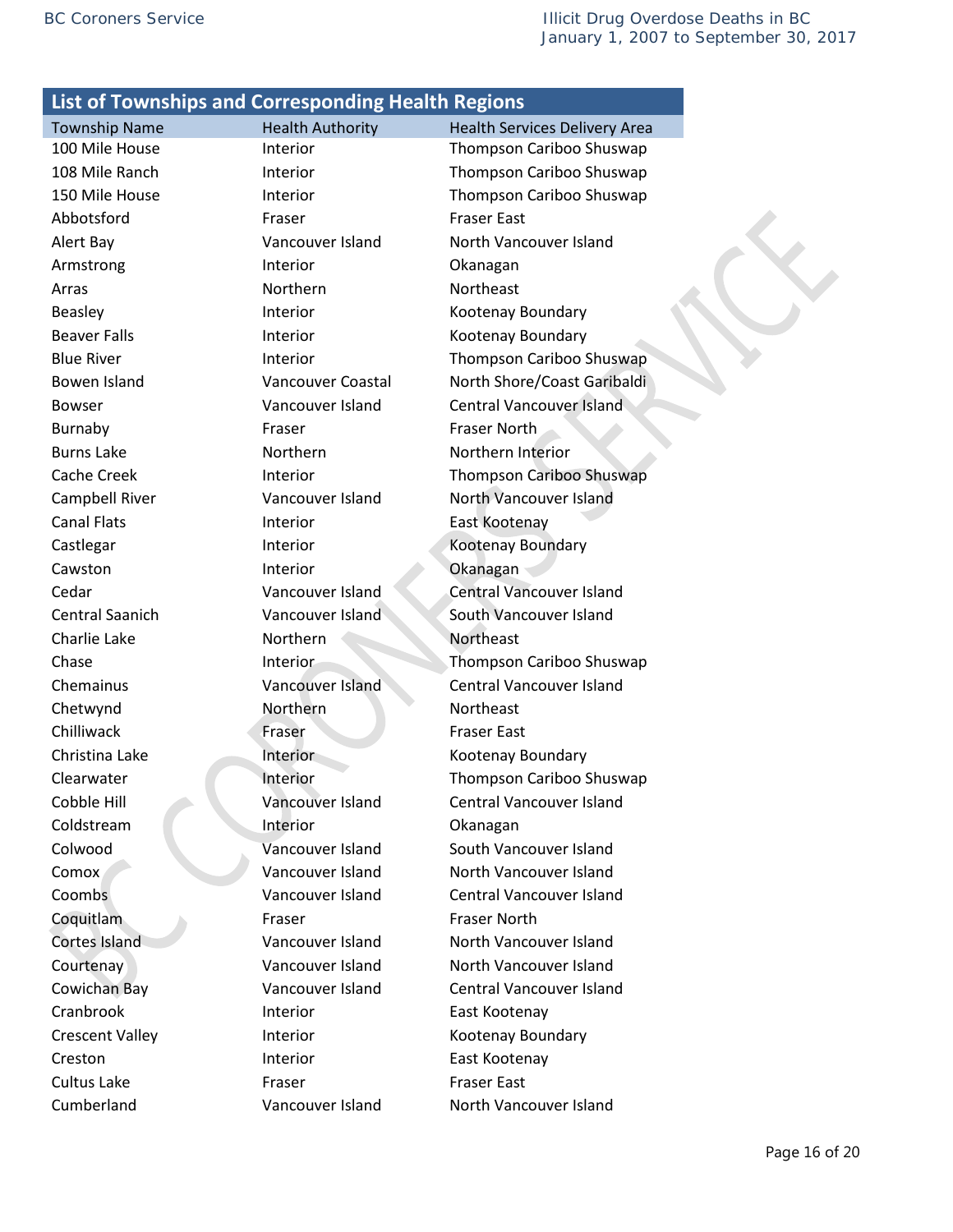Township Name Thealth Authority Health Services Delivery Area Dawson Creek Northern Northeast Dease Lake Northern Northwest Delta **Fraser** Fraser **Fraser** Fraser South Duncan Vancouver Island Central Vancouver Island Edgewood **Interior** Interior Kootenay Boundary Elkford **Interior** Interior **East Kootenay** Enderby **Interior Interior** Okanagan Errington Vancouver Island Central Vancouver Island Esquimalt Vancouver Island South Vancouver Island Fairmont Hot Springs Interior Fairmont Hot Springs Interior Falkland **Interior** Interior Thompson Cariboo Shuswap Fort Nelson **Northern** Northeast Fort St. James **Northern** Northern Northern Interior Fort St. John Northern Northeast Gabriola Island Vancouver Island Central Vancouver Island Galiano Island Vancouver Island South Vancouver Island Gibsons Vancouver Coastal North Shore/Coast Garibaldi Gillies Bay Vancouver Coastal North Shore/Coast Garibaldi Gold River **Vancouver Island** North Vancouver Island Golden Interior East Kootenay Grand Forks **Interior** Interior **Cooperation** Kootenay Boundary Harrison Hot Springs Fraser Fraser Fraser Fraser East Hope Fraser Fraser Fraser Fraser East Horsefly **Interior** Interior Thompson Cariboo Shuswap Houston Northern Northwest Invermere Interior East Kootenay Isle Pierre Northern Northern Interior Kamloops Interior Thompson Cariboo Shuswap Kaslo **Interior** Interior Kootenay Boundary Kelowna **Interior** Interior **Okanagan** Kent Fraser Fraser Fraser East Kimberley **Interior** East Kootenay Kispiox Northern Northwest Kitamaat Village Northern Northwest Kitimat Northern Northwest Kitseguecla (Gitsegukla) Morthern Northwest Lac La Hache **Interior** Interior **Interior** Thompson Cariboo Shuswap Ladysmith Vancouver Island Central Vancouver Island Lake Country, District Of Interior Chanagan Lake Cowichan Vancouver Island Central Vancouver Island Langford Vancouver Island South Vancouver Island Langley **Fraser** Fraser **Fraser** Fraser South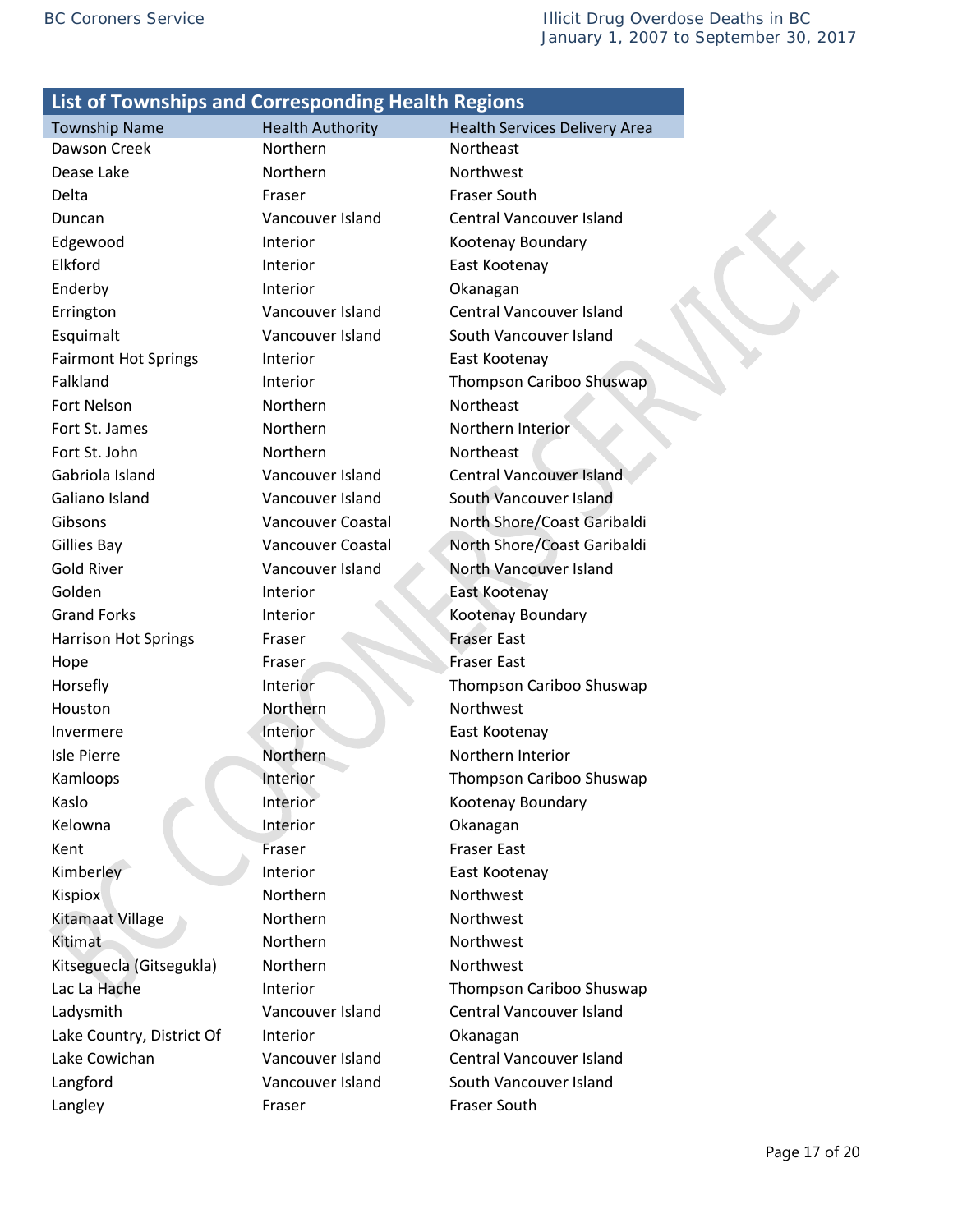Lumby **Interior Interior Okanagan** Mabel Lake Interior Chanagan Mackenzie Northern Northern Interior Maple Ridge **Fraser** Fraser Fraser **Fraser** Fraser North Mayne Island Vancouver Island South Vancouver Island Mission **Fraser** Fraser **Fraser** Fraser East Nakusp **Interior** Interior **Kootenay Boundary** Nelson Interior Contract Nelson Nelson Nelson New Denver **Interior** Interior Kootenay Boundary New Hazelton Northern Northwest New Westminster Fraser Fraser Fraser Fraser Rorth Oak Bay Vancouver Island South Vancouver Island Okanagan Falls **Interior** Chanagan Olalla **Interior** Okanagan Oliver **Interior Interior** Okanagan Osoyoos Interior Okanagan Peachland Interior Okanagan Pender Island Vancouver Island South Vancouver Island Penticton Interior Chanagan Pink Mountain Northern Northeast Pitt Meadows **Fraser** Fraser **Fraser** Fraser North Port Alice **Vancouver Island** North Vancouver Island Port Coquitlam Fraser Fraser Fraser North Port Hardy Vancouver Island North Vancouver Island Port Mcneill **Vancouver Island** North Vancouver Island Port Moody **Fraser** Fraser Fraser Fraser Rorth

Township Name Thealth Authority Health Services Delivery Area Lantzville Vancouver Island Central Vancouver Island Lee Creek **Interior** Interior Thompson Cariboo Shuswap Lillooet Interior Thompson Cariboo Shuswap Lions Bay Vancouver Coastal North Shore/Coast Garibaldi Logan Lake **Interior** Interior **Interior** Thompson Cariboo Shuswap Madeira Park Vancouver Coastal North Shore/Coast Garibaldi Malakwa Interior Interior Thompson Cariboo Shuswap Merritt **Interior** Interior Thompson Cariboo Shuswap Mill Bay Vancouver Island Central Vancouver Island Nanaimo Vancouver Island Central Vancouver Island Nanoose Bay Vancouver Island Central Vancouver Island North Cowichan Vancouver Island Central Vancouver Island North Vancouver Vancouver Coastal North Shore/Coast Garibaldi Parksville Vancouver Island Central Vancouver Island Pemberton Vancouver Coastal North Shore/Coast Garibaldi Port Alberni Vancouver Island Central Vancouver Island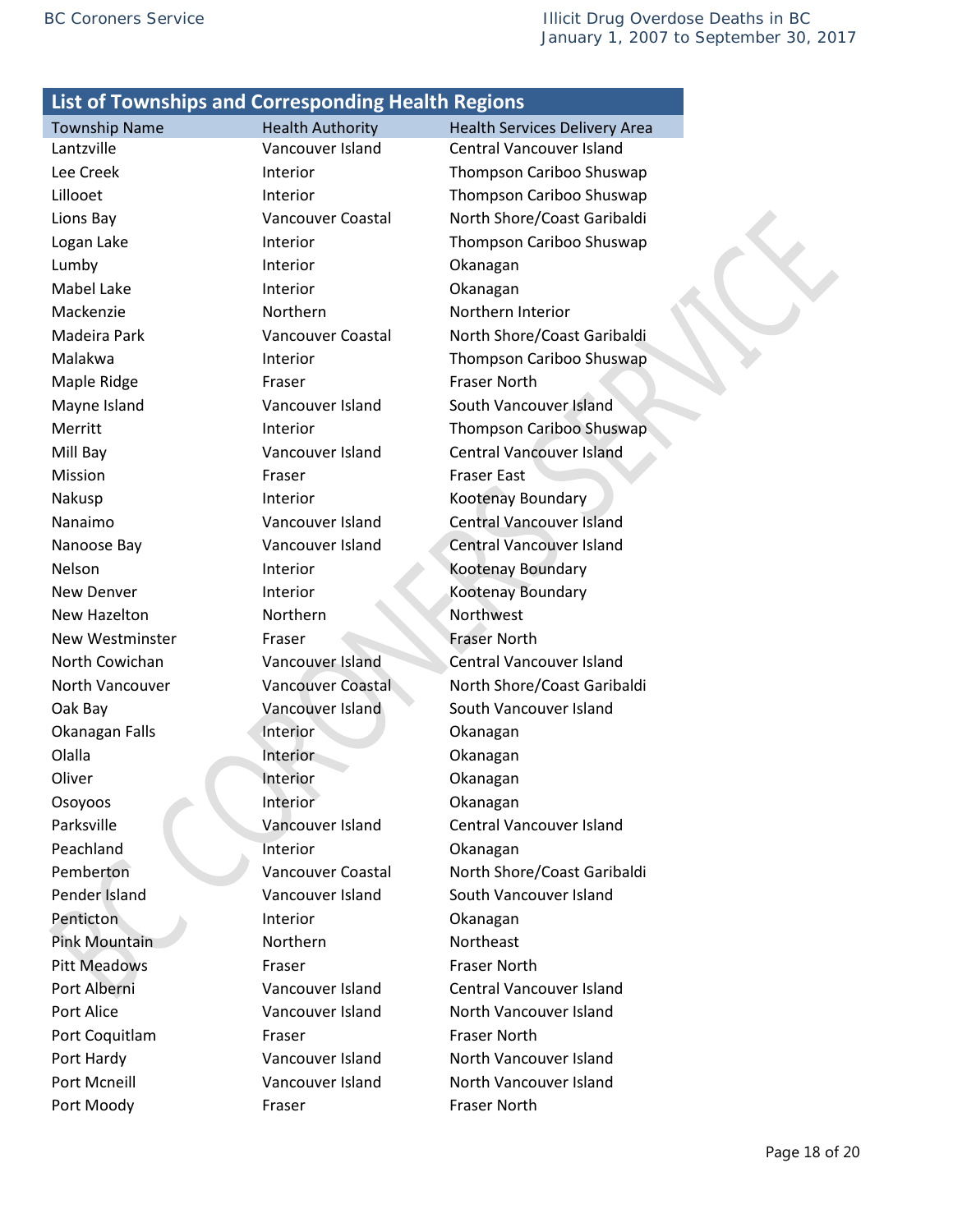Prince George **Northern** Northern Northern Interior Prince Rupert **Northern** Northern Northwest Princeton Interior Distances Interior Distances Distances Okanagan Prophet River Northern Northeast Queen Charlotte City Morthern Northwest Quesnel Northern Northern Interior Radium Hot Springs **Interior** East Kootenay Richmond Vancouver Coastal Richmond Rock Creek **Interior** Interior Kootenay Boundary Salmo Interior Cootenay Boundary Smithers Northern Northwest South Slocan **Interior** Interior Kootenay Boundary Sparwood **Interior** East Kootenay Summerland Interior Ckanagan Surrey **Fraser** Fraser **Fraser** Fraser South Terrace Northern Northwest Trail Interior Cootenay Boundary Tumbler Ridge Northern Northeast Vancouver Vancouver Coastal Vancouver Vanderhoof Northern Northern Northern Interior Vernon Interior **Okanagan** West Kelowna **Interior** Interior **Okanagan** 

Township Name **Health Authority** Health Services Delivery Area Powell River Vancouver Coastal North Shore/Coast Garibaldi Quadra Island Vancouver Island North Vancouver Island Qualicum Beach Vancouver Island Central Vancouver Island Revelstoke Interior Interior Thompson Cariboo Shuswap Roberts Creek Vancouver Coastal North Shore/Coast Garibaldi Saanich Vancouver Island South Vancouver Island Salmon Arm **Interior** Interior Thompson Cariboo Shuswap Salt Spring Island Vancouver Island South Vancouver Island Sayward **Vancouver Island** North Vancouver Island Sechelt Vancouver Coastal North Shore/Coast Garibaldi Seton Portage **Interior** Interior Thompson Cariboo Shuswap Shawnigan Lake Vancouver Island Central Vancouver Island Sicamous Interior Thompson Cariboo Shuswap Sointula **Vancouver Island** North Vancouver Island Sooke Vancouver Island South Vancouver Island South Wellington Vancouver Island Central Vancouver Island Squamish Vancouver Coastal North Shore/Coast Garibaldi Sullivan Bay Vancouver Island North Vancouver Island Ucluelet Vancouver Island Central Vancouver Island Victoria Vancouver Island South Vancouver Island